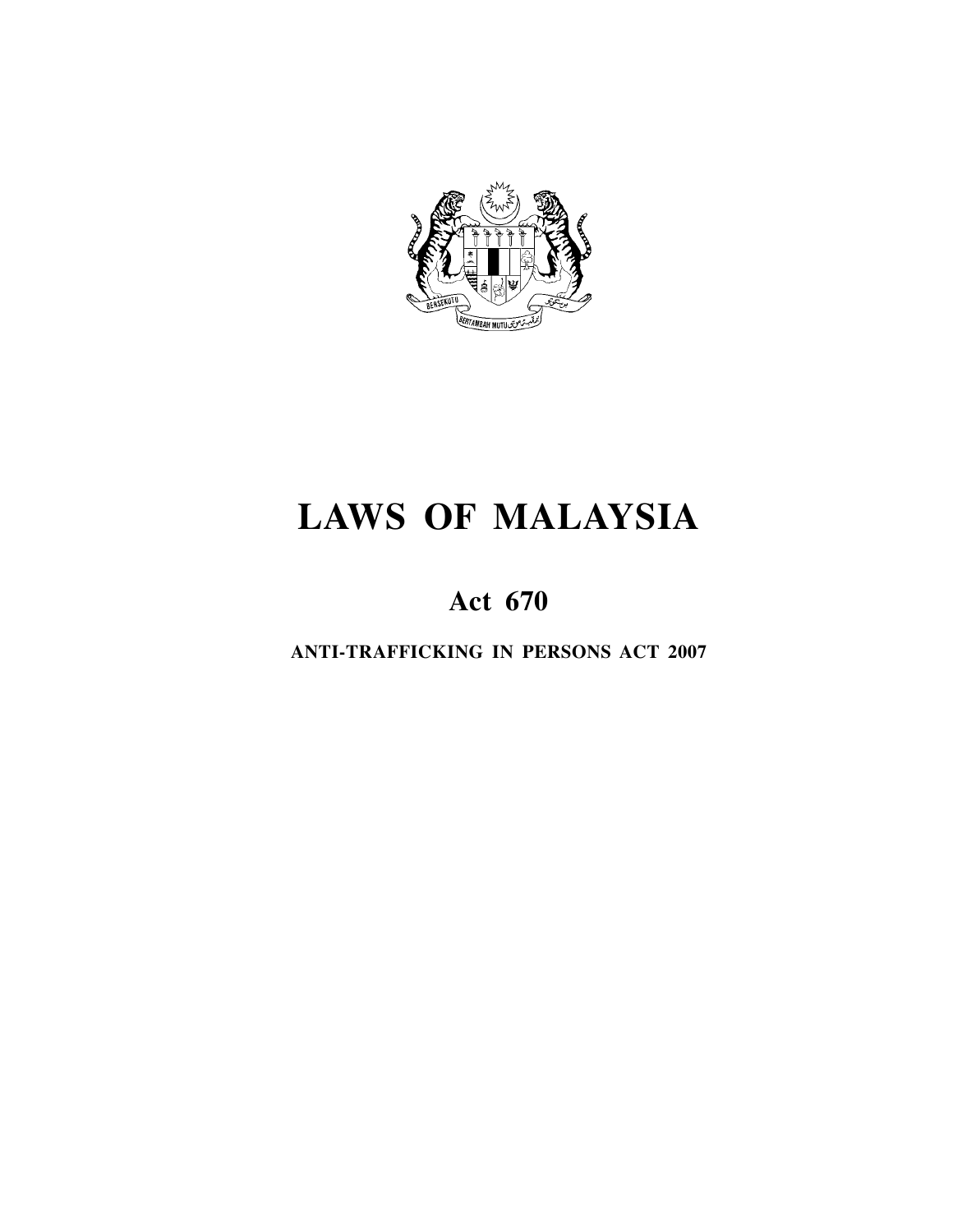| Date of Royal Assent       |          | $\cdots$ | $\cdots$ | 18 July 2007 |  |
|----------------------------|----------|----------|----------|--------------|--|
| Date of publication in the |          |          |          |              |  |
| <i>Gazette</i>             | $\cdots$ | $\cdots$ | $\cdots$ | 26 July 2007 |  |

**Publisher's Copyright C** PERCETAKAN NASIONAL MALAYSIA BERHAD<br>All rights reserved. No part of this publication may be reproduced, stored in a retrieval system or transmitted in any form or by<br>any means electronic, mechanical, photocopying, recordin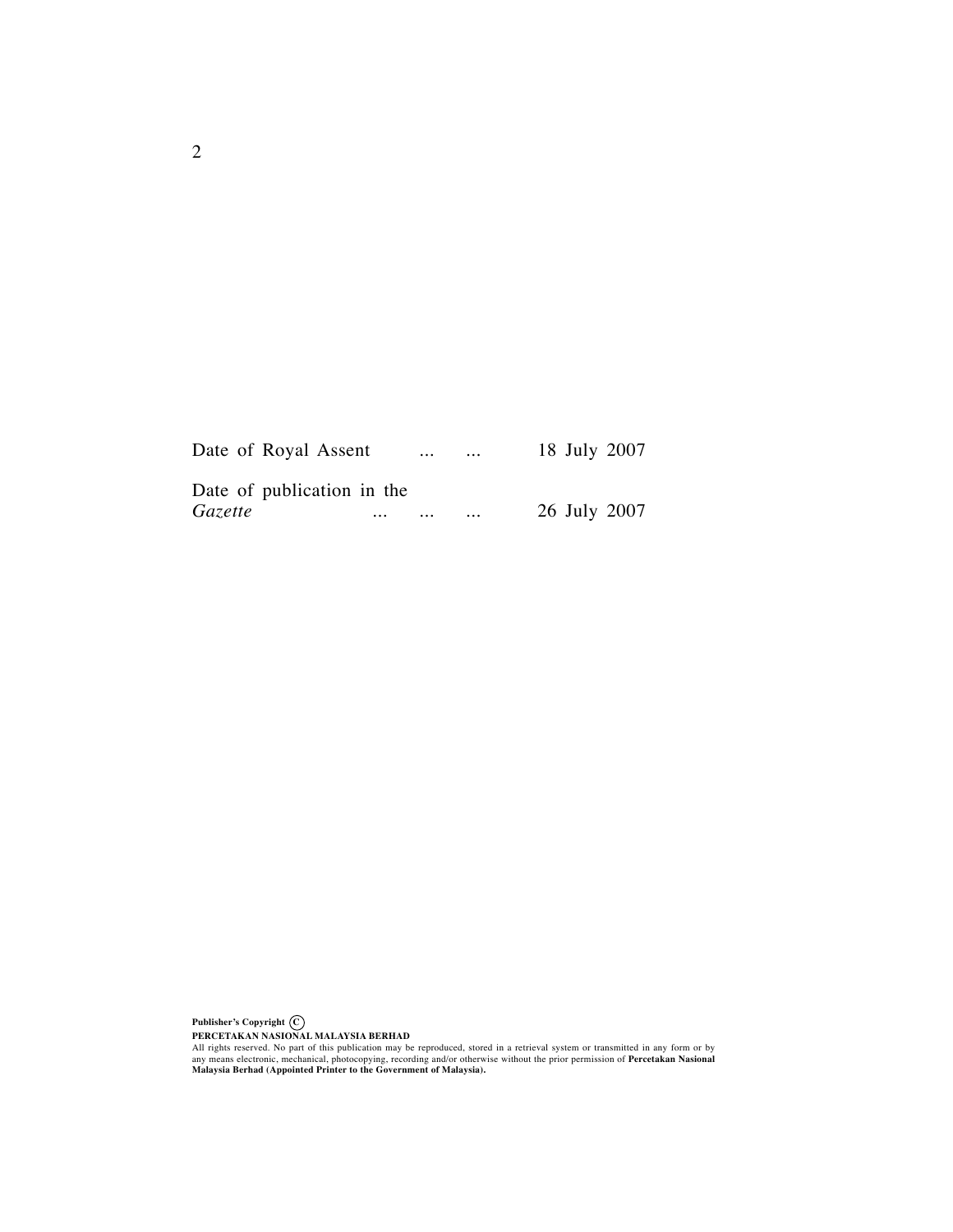## **LAWS OF MALAYSIA**

## **Act 670**

## **ANTI-TRAFFICKING IN PERSONS ACT 2007**

#### ARRANGEMENT OF SECTIONS

#### PART I

#### PRELIMINARY

#### Section

- 1. Short title and commencement
- 2. Interpretation
- 3. Scope of application
- 4. Extension of Act to extra territorial offences
- 5. Prevailing law

## PART II

#### COUNCIL FOR ANTI-TRAFFICKING IN PERSONS

- 6. Council for Anti-Trafficking in Persons
- 7. Functions and powers of Council
- 8. Power of Minister to issue directions
- 9. Meetings of Council
- 10. Establishment of committees
- 11. Secretary of the Council and other officers

#### PART III

#### TRAFFICKING IN PERSONS OFFENCES, IMMUNITY, *ETC.*

- 12. Offence of trafficking in persons
- 13. Offence of trafficking in persons by means of threat, force, *etc.*
- 14. Offence of trafficking in children
- 15. Offence of profiting from exploitation of a trafficked person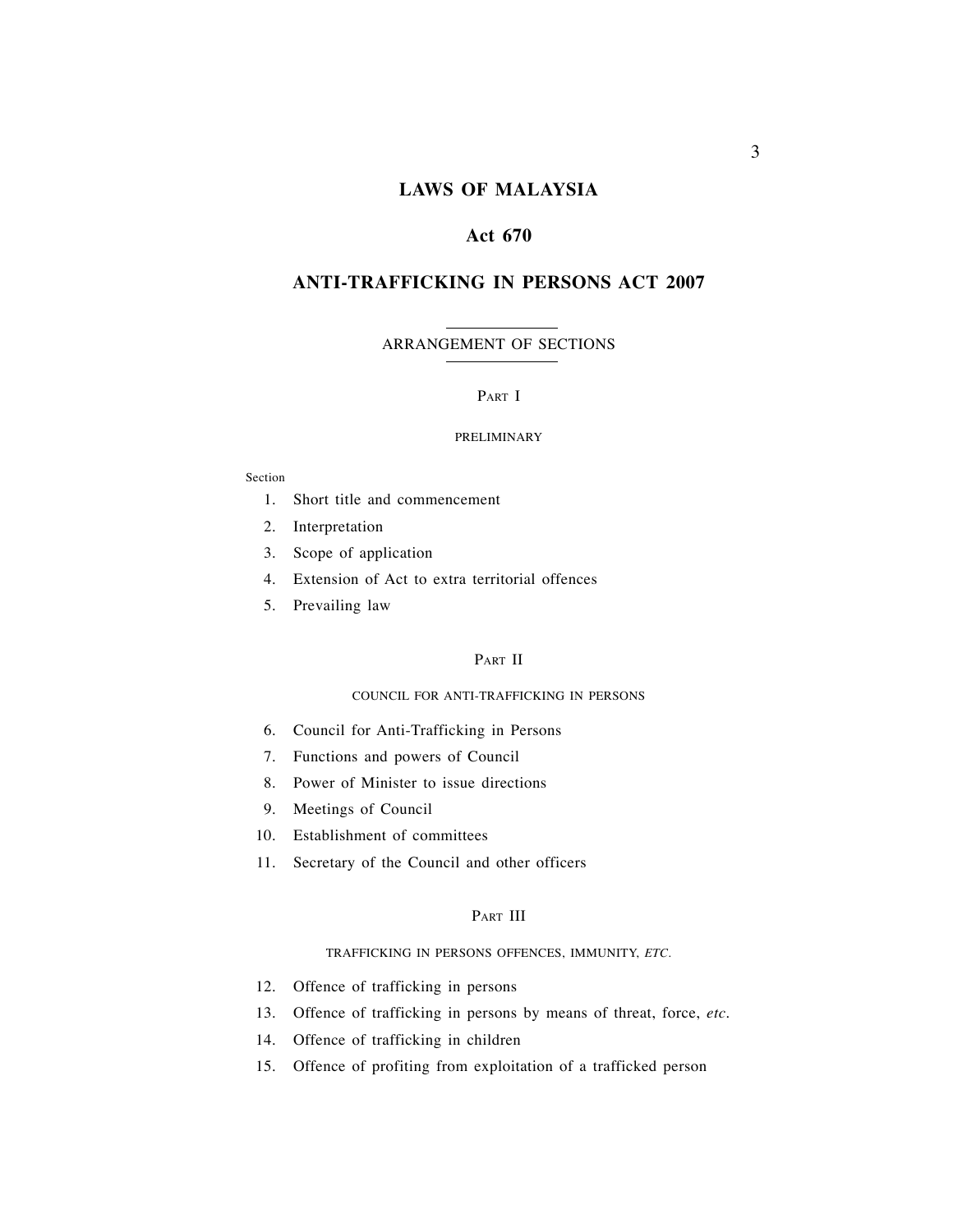Section

- 16. Consent of trafficked person irrelevant
- 17. Past sexual behaviour irrelevant
- 18. Fraudulent travel or identity documents
- 19. Recruiting persons
- 20. Providing facilities in support of trafficking in persons
- 21. Providing services for purposes of trafficking in persons
- 22. Harbouring persons
- 23. Obligation of owner, operator or master of conveyance
- 24. Intentional omission to give information
- 25. Immunity from criminal prosecution
- 26. Protection of informers

#### PART IV

#### ENFORCEMENT

- 27. Enforcement officers
- 28. Power of investigation
- 29. Power of arrest
- 30. Search and seizure with warrant
- 31. Search and seizure without warrant
- 32. Access to computerized data
- 33. List of things seized
- 34. Power to examine persons
- 35. Admissibility of statement
- 36. Forfeiture of conveyance, moveable property, *etc.*
- 37. Cost of holding conveyance, moveable property, *etc*., seized
- 38. No costs or damages arising from entry, search or seizure to be recoverable
- 39. Obstruction
- 40. Tipping-off
- 41. Institution of prosecution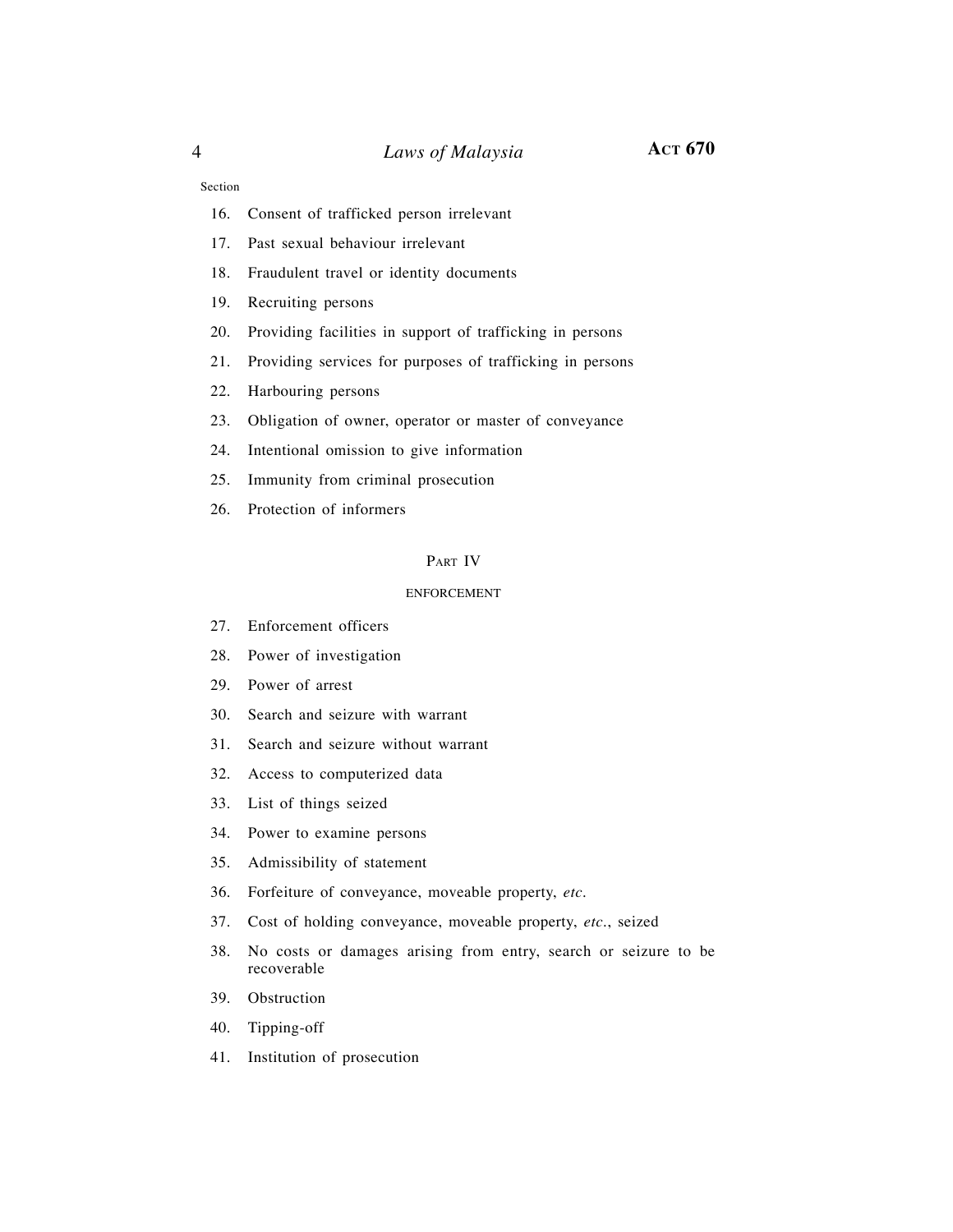#### PART V

#### CARE AND PROTECTION OF TRAFFICKED PERSONS

#### Section

- 42. Place of refuge
- 43. Appointment of Protection Officers
- 44. Taking a person into temporary custody
- 45. Person in temporary custody in need of medical examination or treatment
- 46. Medical examination and treatment
- 47. Authorization for hospitalization
- 48. Control over hospitalised person
- 49. Steps to be taken after medical examination or treatment
- 50. No liability incurred for giving authorization
- 51. Investigation, enquiry and Protection Order
- 52. Recording of evidence of trafficked person
- 53. Application by parent, guardian or relative
- 54. Release of trafficked person
- 55. Trafficked person who escapes or is removed from place of refuge
- 56. Offence of removing or helping a trafficked person to escape from place of refuge
- 57. Power of Minister to remove trafficked person from one place of refuge to another

#### PART VI

#### **MISCELLANEOUS**

- 58. Restriction on media reporting and publication
- 59. Evidence of *agent provocateur* admissible
- 60. Admissibility of documentary evidence
- 61. Admissibility of translation of documents
- 62. Indemnity
- 63. General penalty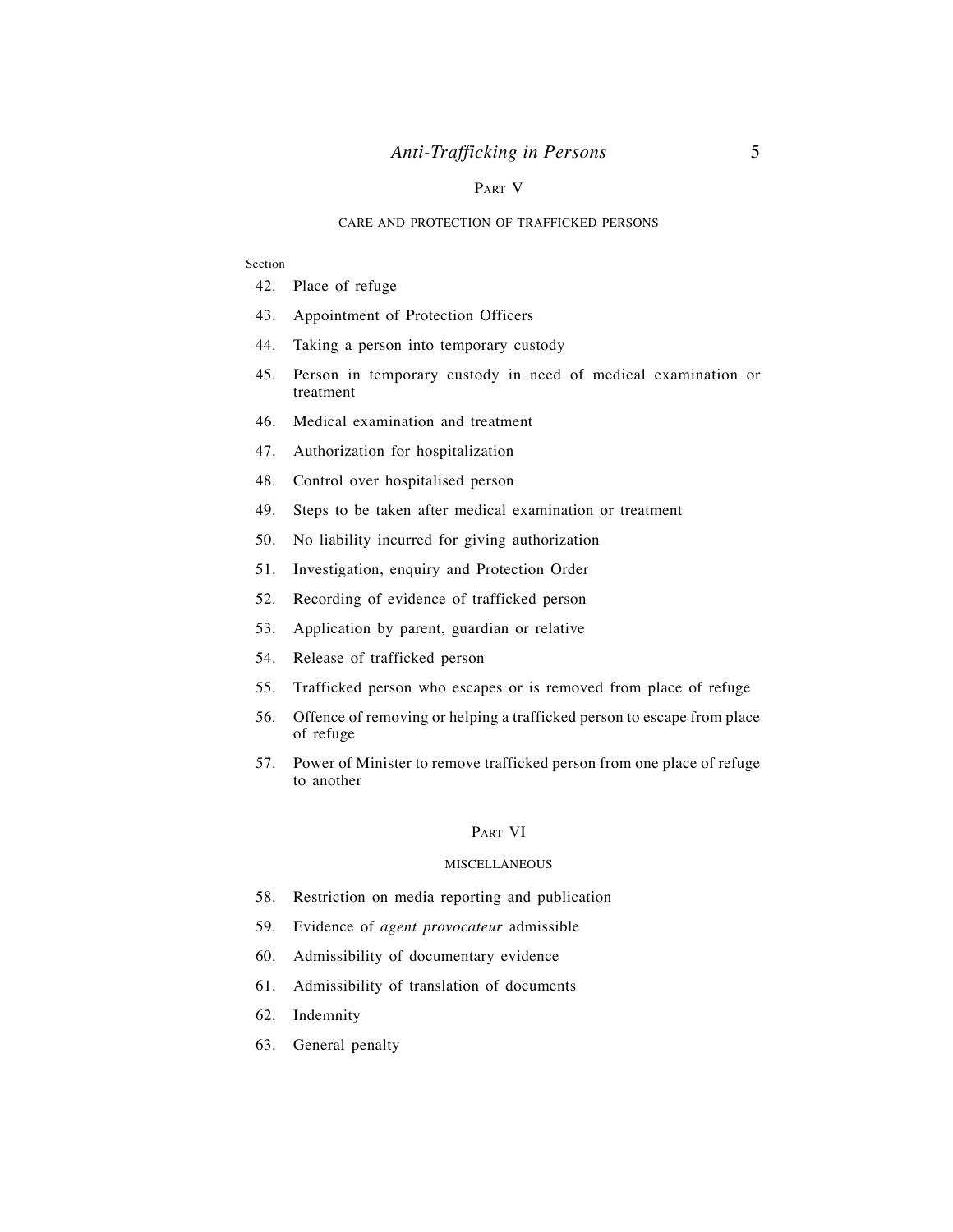Section

- 64. Offence by body corporate
- 65. Offence by employee or agent
- 66. Regulations
- 67. Prevention of anomalies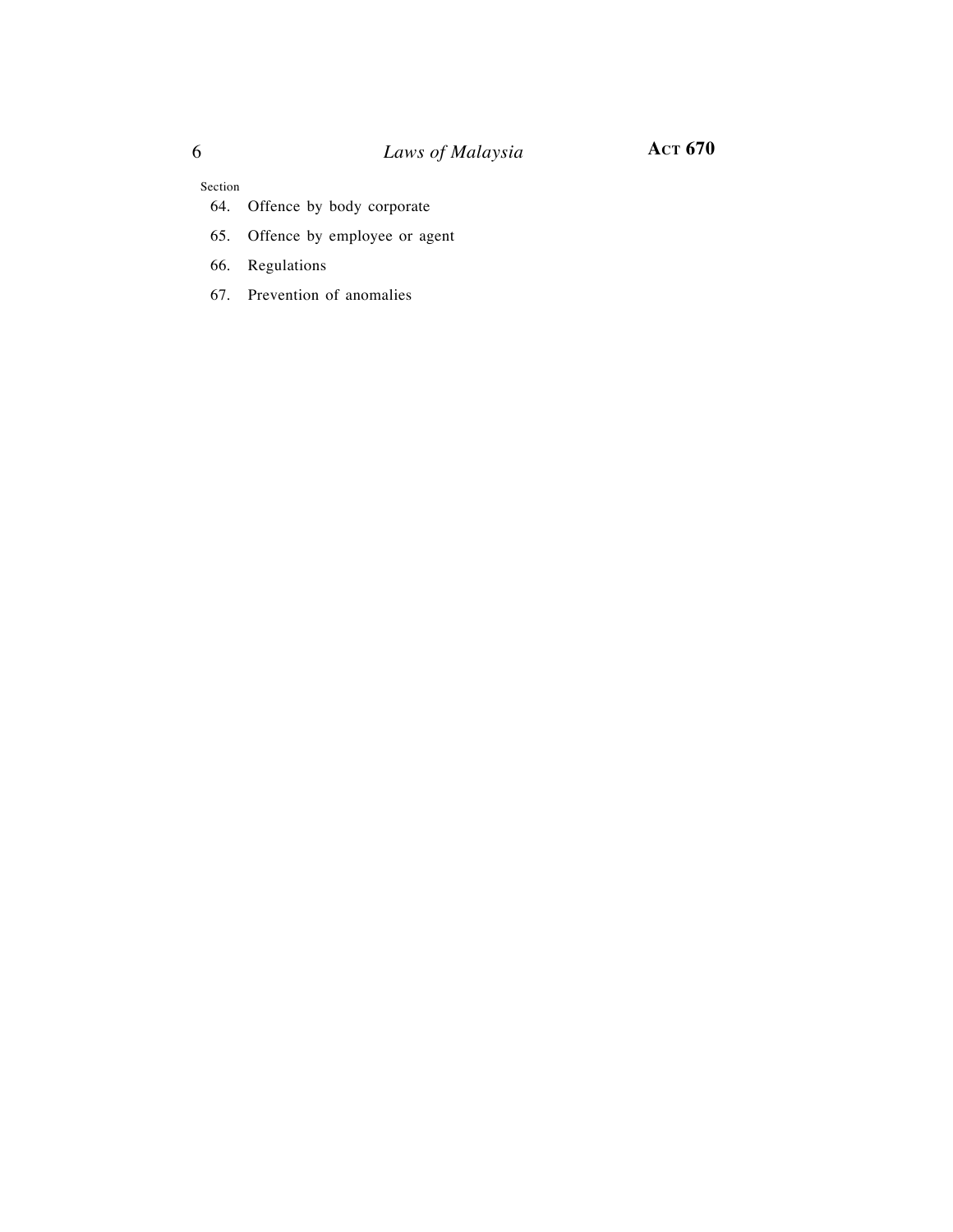## **LAWS OF MALAYSIA**

## **Act 670**

## **ANTI-TRAFFICKING IN PERSONS ACT 2007**

An Act to provide for the offence of trafficking in persons, the protection and support of trafficked persons, the establishment of the Council for Anti-Trafficking in Persons, and for matters connected therewith.

## $[$

**ENACTED** by the Parliament of Malaysia as follows:

## PART I

#### PRELIMINARY

## **Short title and commencement**

**1.** (1) This Act may be cited as the Anti-Trafficking in Persons Act 2007.

(2) This Act comes into operation on a date to be appointed by the Minister by notification in the *Gazette*, and the Minister may appoint different dates for the coming into operation of different provisions of this Act.

## **Interpretation**

**2.** In this Act, unless the context otherwise requires—

"this Act" includes any subsidiary legislation made under this Act;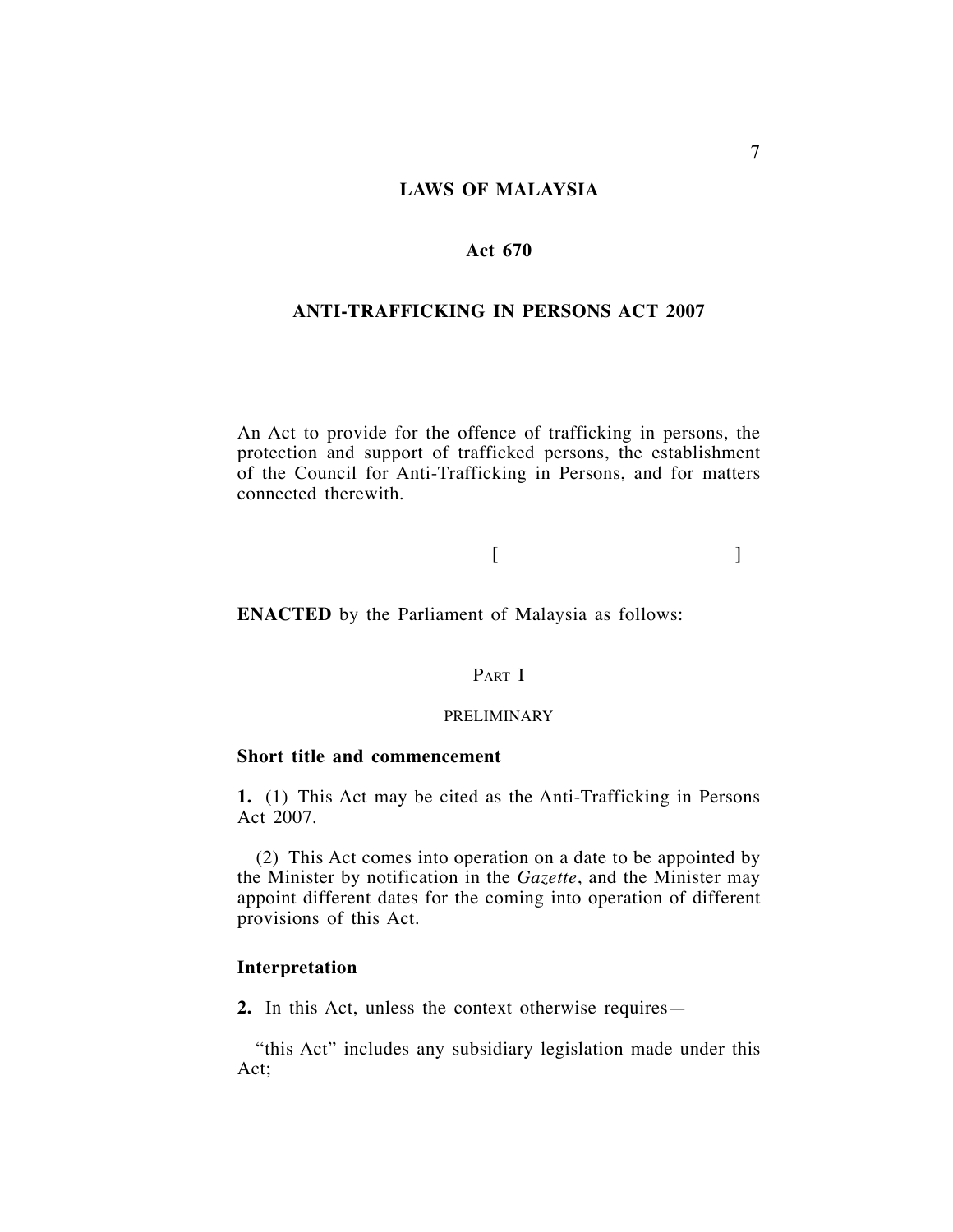"prescribed" means prescribed by the Minister by regulations;

"fraudulent travel or identity document" means a travel or identity document that—

- *(a)* has been made, or altered in a material way, by a person other than a person or agency lawfully authorised to make or issue the travel or identity document on behalf of a country;
- *(b)* has been issued or obtained through misrepresentation, corruption or duress or in any other unlawful manner; or
- *(c)* is being improperly used by a person other than the rightful holder;

"exploitation" means all forms of sexual exploitation, forced labour or services, slavery or practices similar to slavery, servitude, any illegal activity or the removal of human organs;

"child" means a person who is under the age of eighteen years;

"Court" means Sessions Court;

"Council" means the Council for Anti-Trafficking in Persons established under section 6;

"Minister" means the Minister charged with the responsibility for internal security;

"receiving country" means any country into which a trafficked person is brought as part of an act of trafficking in persons;

"trafficked person" means any person who is the victim or object of an act of trafficking in persons;

"coercion" means—

- *(a)* threat of serious harm to or physical restraint against any person;
- *(b)* any scheme, plan, or pattern intended to cause a person to believe that failure to perform an act would result in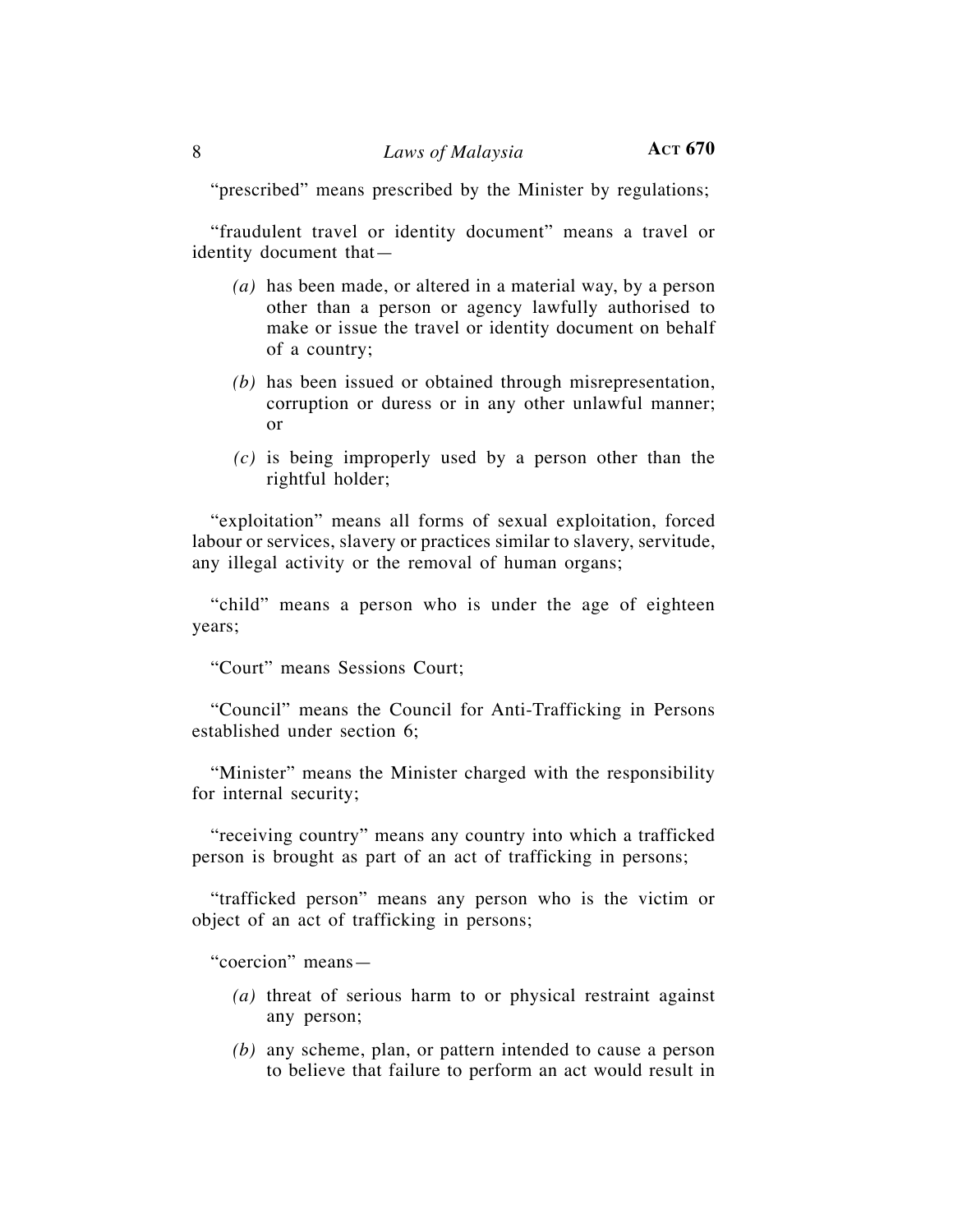serious harm to or physical restraint against any person; or

*(c)* the abuse or threatened abuse of the legal process;

"officer of the Malaysian Maritime Enforcement Agency" has the same meaning assigned to it by the Malaysian Maritime Enforcement Agency Act 2004 [*Act 633*];

"immigration officer" has the same meaning assigned to it by the Immigration Act 1959/63 [*Act 155*];

"Officer of customs" has the same meaning assigned to it by the Customs Act 1967 [*Act 235*];

 "Social Welfare Officer" means any Social Welfare Officer in the ministry or department responsible for welfare services and includes any Assistant Social Welfare Officer;

"Protection Officer" means any officer appointed under section 43;

"enforcement officer" means any officer specified in section 27;

"medical officer" means a registered medical practitioner in the service of the Government and includes a registered medical practitioner in any teaching hospital of a University;

"permanent resident" has the same meaning assigned to it by the Courts of Judicature Act 1964 [*Act 91*];

"trafficking in persons" or "traffics in persons" means the recruiting, transporting, transfering, harbouring, providing or receiving of a person for the purpose of exploitation;

"conveyance" means any vehicle, vessel, ship, aircraft, or any other mode of transport whether by air, sea or land;

"Protection Order" means an order made by a Magistrate for the care and protection of a trafficked person under paragraph 51(3)*(a)*;

"premises" means house, building, factory, land, tenement, easement of any tenure, whether open or enclosed,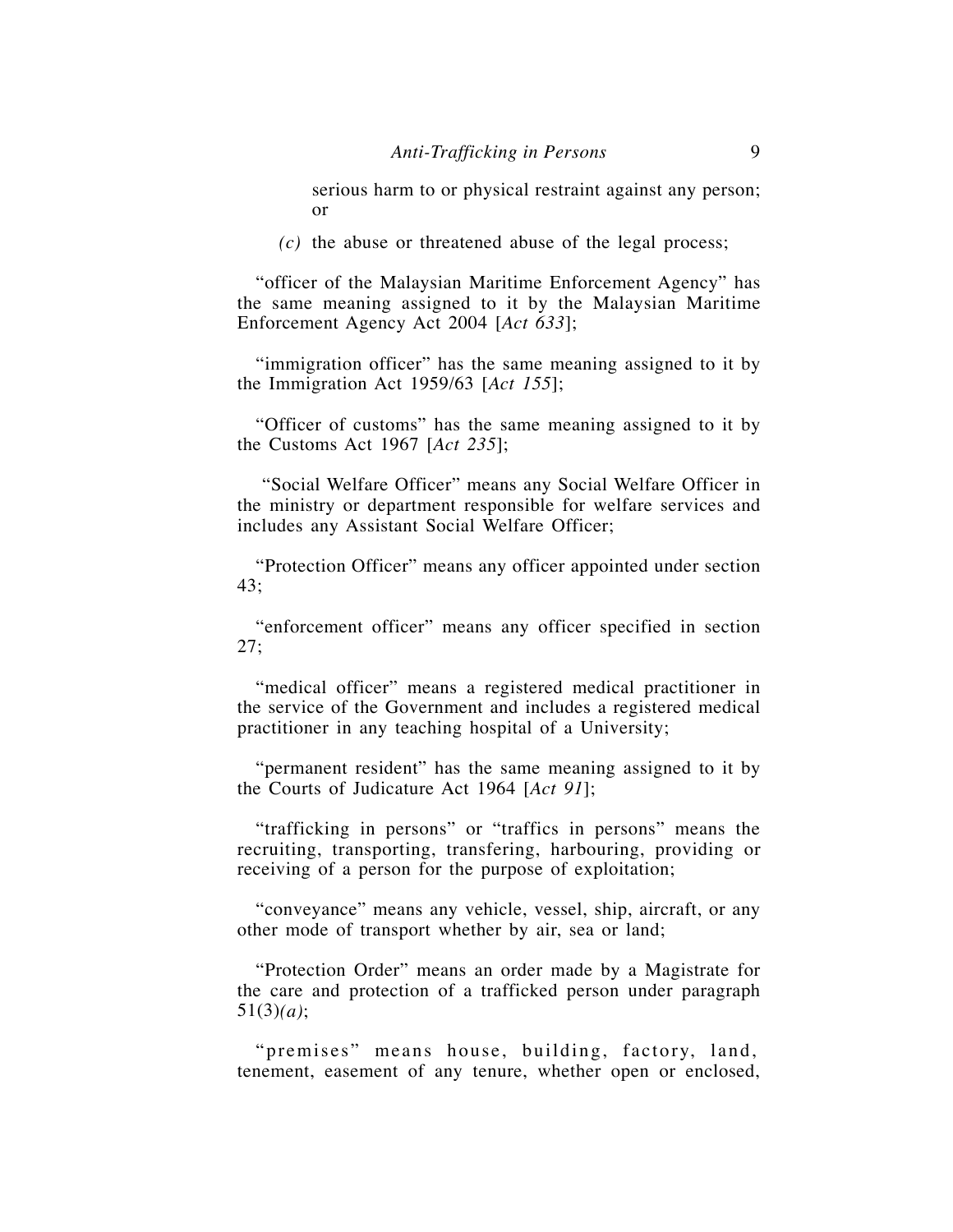whether built on or not, whether public or private, and whether maintained or not under statutory authority, and includes any container.

## **Scope of application**

**3.** The offences under this Act apply, regardless of whether the conduct constituting the offence took place inside or outside Malaysia, in the following circumstances:

- *(a)* if Malaysia is the receiving country or the exploitation occurs in Malaysia; or
- *(b)* if the receiving country is a foreign country but the trafficking in persons starts in Malaysia or transits Malaysia.

## **Extension of Act to extra territorial offences**

- **4.** Any offence under this Act committed—
	- *(a)* on the high seas on board any ship or on any aircraft registered in Malaysia;
	- *(b)* by any citizen or permanent resident of Malaysia on the high seas on board any ship or on any aircraft; or
	- *(c)* by any citizen or any permanent resident in any place outside and beyond the limits of Malaysia,

may be dealt with as if it had been committed at any place within Malaysia.

## **Prevailing law**

**5.** (1) The provisions of this Act shall be in addition to, and not in derogation of, the provisions of any other written law relating to trafficking in persons.

(2) In the event of any conflict or inconsistency between the provisions of this Act and those of any other written laws, the provisions of this Act shall prevail and the conflicting or inconsistent provisions of such other written laws shall, to the extent of the conflict or inconsistency, be deemed to be superseded.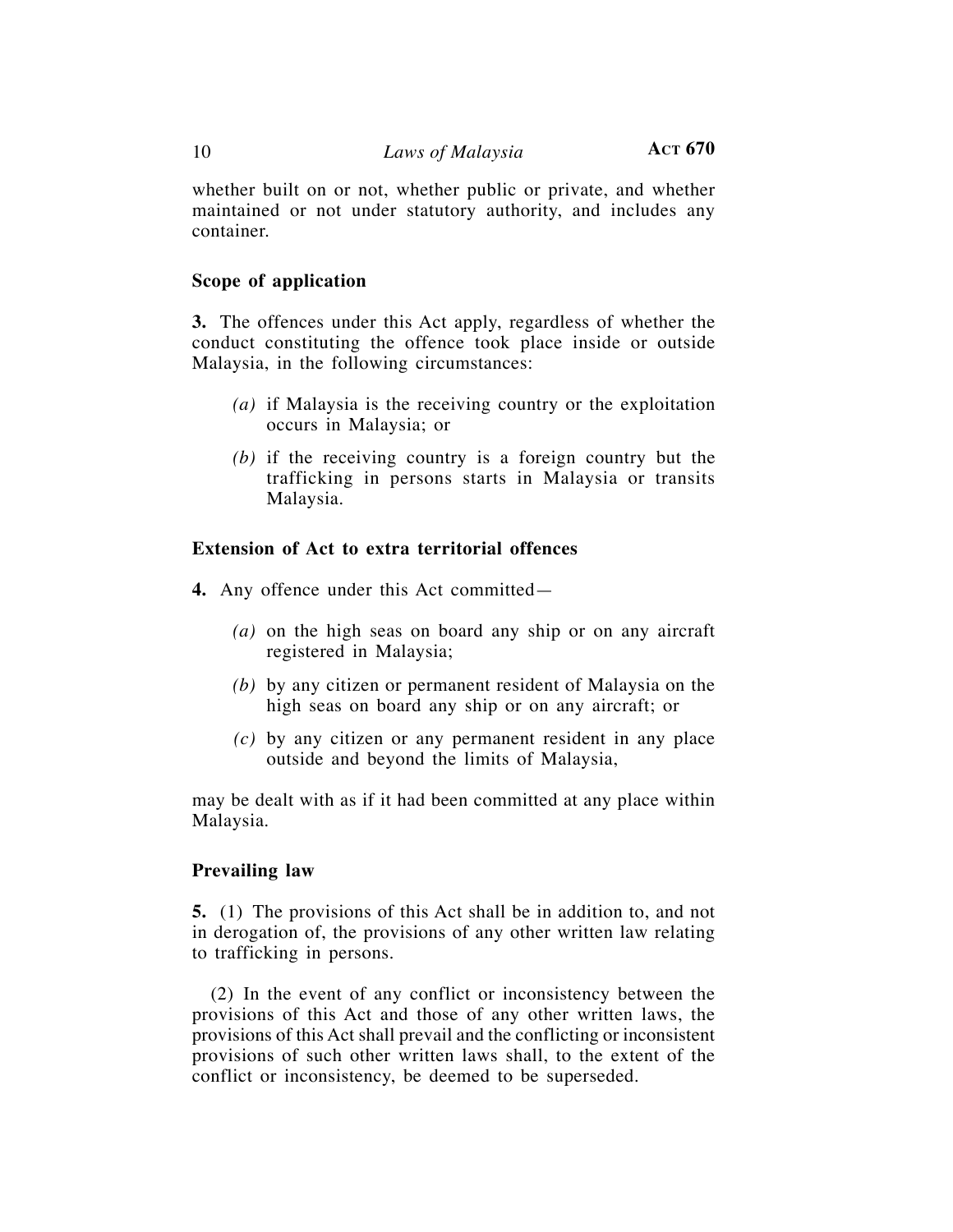## PART II

## COUNCIL FOR ANTI-TRAFFICKING IN PERSONS

## **Council for Anti-Trafficking in Persons**

**6.** (1) A body to be known as Council for Anti-Trafficking in Persons shall be established for the purpose of this Act.

- (2) The Council shall consist of the following members:
	- *(a)* the Secretary General of the Ministry responsible for internal security, who shall be the Chairman;
	- *(b)* the Secretary General of the Ministry responsible for foreign affairs, or his representative;
	- *(c)* the Secretary General of the Ministry responsible for home affairs, or his representative;
	- *(d)* the Secretary General of the Ministry responsible for women, family and community development, or his representative;
	- *(e)* the Secretary General of the Ministry responsible for human resources, or his representative;
	- *(f)* the Secretary General of the Ministry responsible for transport, or his representative;
	- *(g)* the Secretary General of the Ministry responsible for information, or his representative;
	- *(h)* the Attorney General of Malaysia, or his representative;
	- *(i)* the Inspector General of Police, or his representative;
	- *(j)* the Director-General of Immigration, or his representative;
	- *(k)* the Director-General of Customs, or his representative;
	- *(l)* the Director-General of Malaysian Maritime Enforcement, or his representative;
	- *(m)* a representative of the Ministry responsible for internal security; and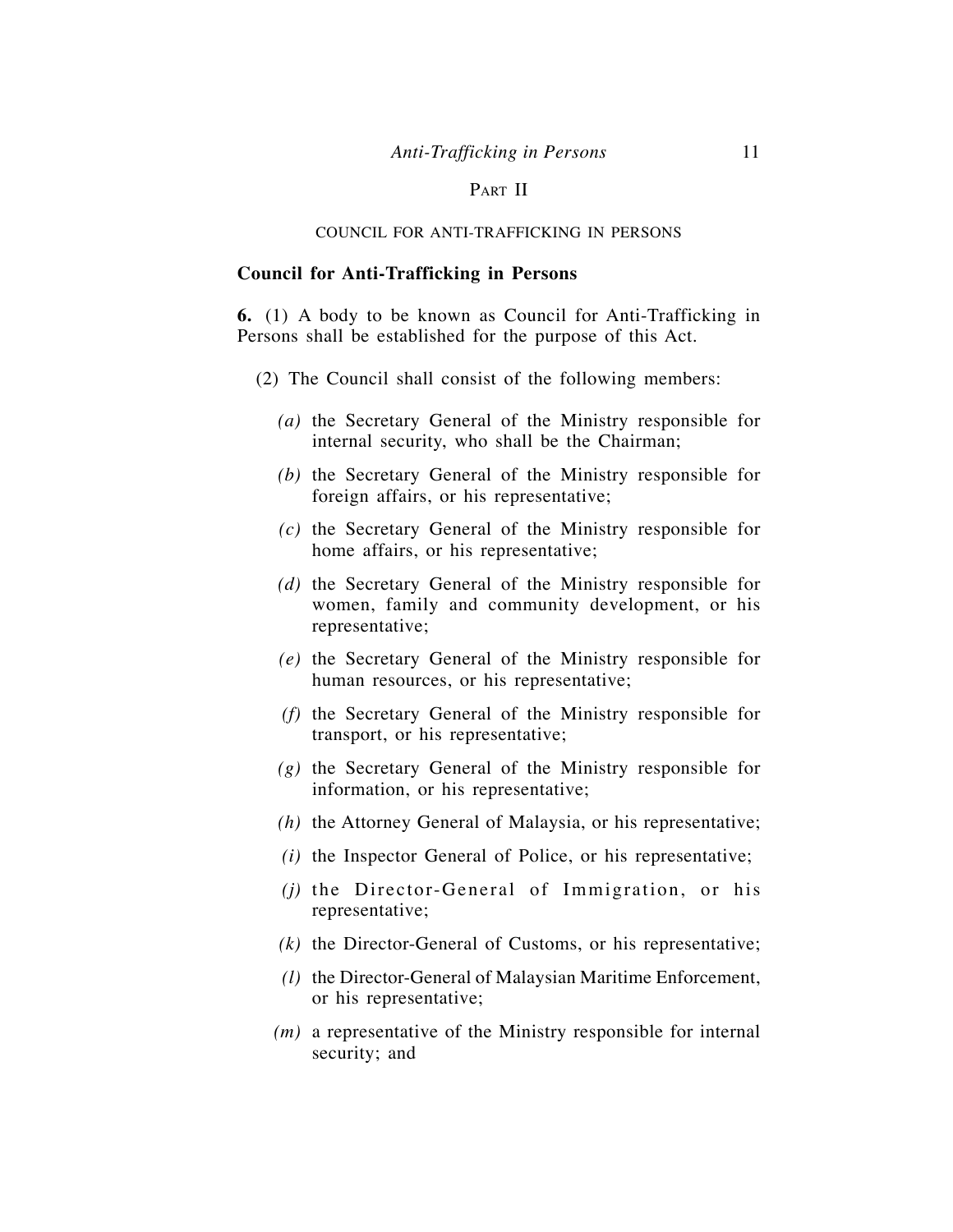*(n)* not more than three persons from non-governmental organization or other relevant organizations having appropriate experience, knowledge and expertise in problems and on issues relating to trafficking in persons including the protection and support of trafficked persons, to be appointed by the Minister.

(3) Each member of the Council appointed under paragraph  $(2)(n)$  shall, unless he sooner resigns, hold office for a period not exceeding two years and is eligible for re-appointment.

(4) Any member of the Council appointed under paragraph  $(2)(n)$  may, at any time resign his office, by giving notice in writing to the Minister.

(5) The members of the Council specified under subsection (2) may be paid such allowances as the Minister may determine.

## **Functions and powers of Council**

**7.** (1) The Council shall perform the functions of coordinating the implementation of this Act, formulating policies and programmes to prevent and suppress trafficking in persons including programmes in rendering assistance to trafficked persons, formulating protective programmes for trafficked persons and initiating education programmes to increase public awareness of the causes and consequences of the act of trafficking in persons.

(2) Without prejudice to the generality of subsection (1), it shall be the responsibility of the Council to—

- *(a)* formulate and oversee the implementation of a national action plan on the prevention and suppression of trafficking in persons including the support and protection of trafficked persons;
- *(b)* make recommendations to the Minister on all aspects of prevention and suppression of trafficking in persons;
- *(c)* monitor the immigration and emigration patterns in Malaysia for evidence of trafficking and to secure the prompt response of the relevant government agencies or bodies, and non-governmental organizations to problems on trafficking in persons brought to their attention;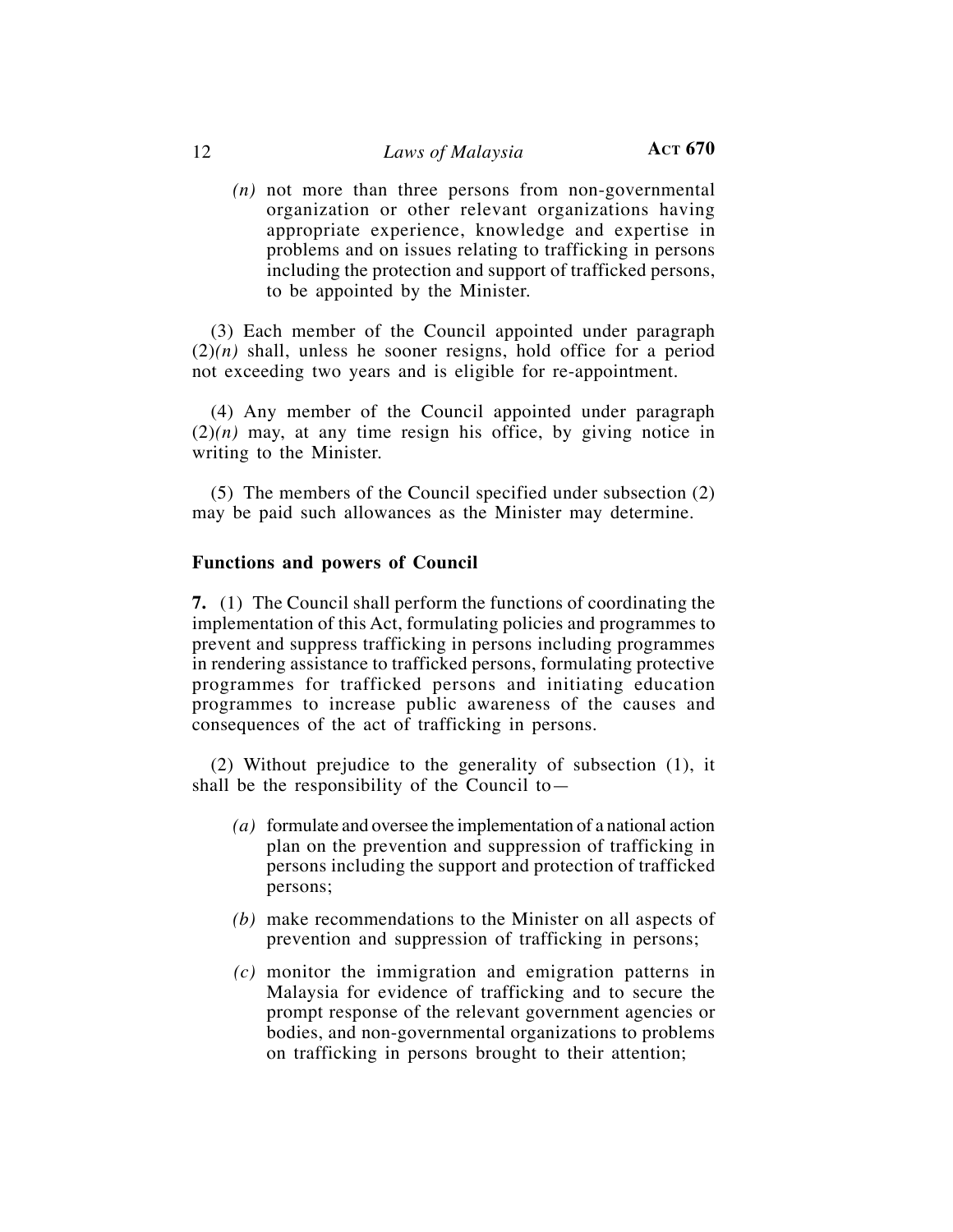- *(d)* coordinate in the formulation of policies and monitor its implementation on issues of trafficking in persons with relevant government agencies or bodies and non-governmental organizations;
- *(e)* formulate and coordinate measures to inform and educate the public, including potential trafficked persons, on the causes and consequences of trafficking in persons;
- *(f)* cooperate and coordinate with international bodies and other similar regional bodies or committees in relation to the problems and issues of trafficking in persons including support and protection of trafficked persons;
- *(g)* advise the government on the issues of trafficking in persons including developments at the international level against the act of trafficking in persons;
- *(h)* collect and collate data and information, and authorise research, in relation to the prevention and suppression of trafficking in persons;
- *(i)* perform any other functions as directed by the Minister for the proper implementation of this Act.

(3) The Council shall have all such powers as may be necessary for, or in connection with, or incidental to, the performance of its functions under this Act.

## **Power of Minister to issue directions**

**8.** The Minister may, from time to time, give the Council directions not inconsistent with this Act as to the performance of the functions and powers of the Council and the Council shall give effect to such directions.

## **Meetings of Council**

**9.** (1) The Council shall meet as often as may be necessary for the performance of its functions at such time and place as the Chairman may determine.

(2) Seven members, including the Chairman, shall form the quorum of a meeting of the Council.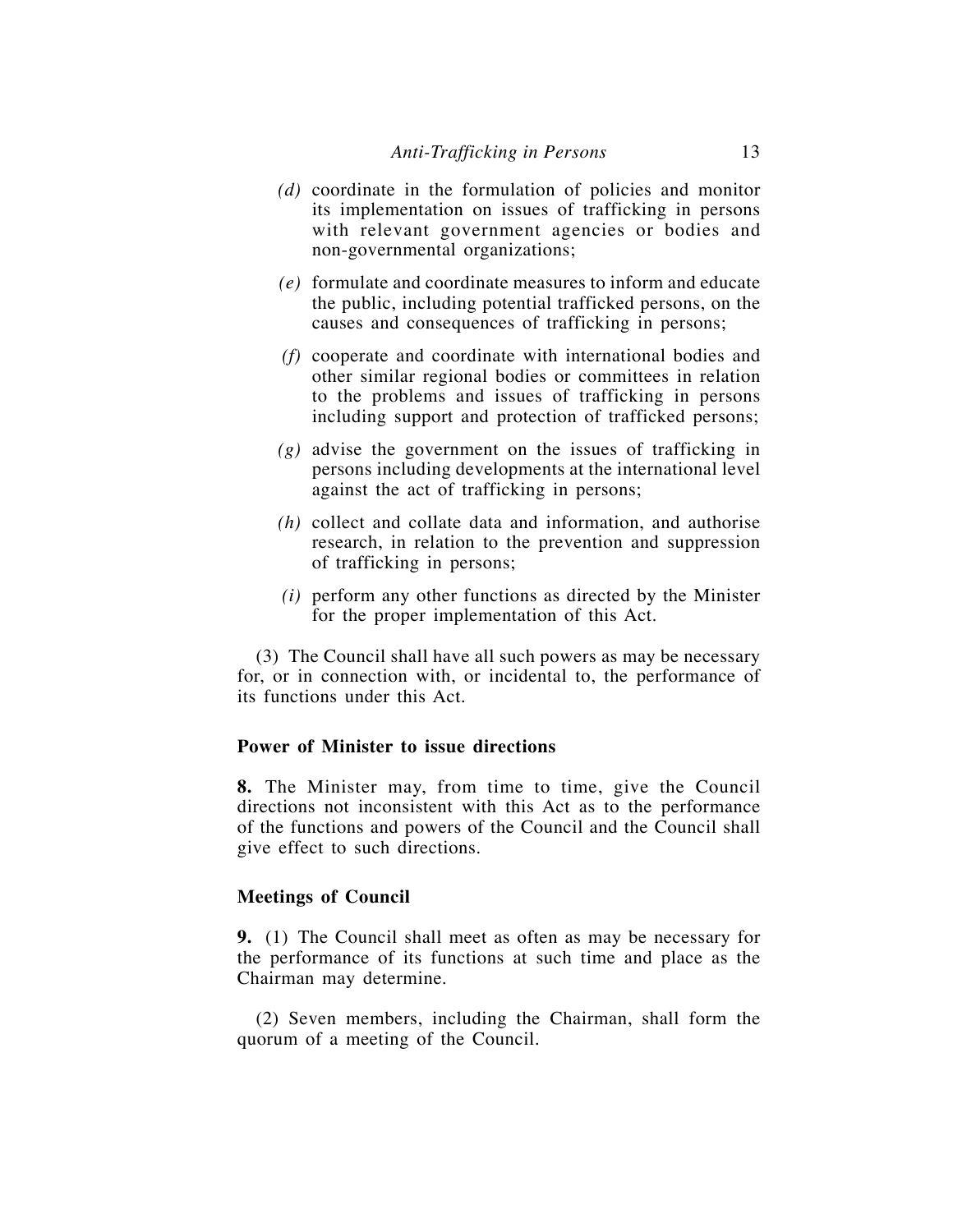(3) The Chairman shall preside over all its meetings.

(4) If the Chairman is unable for any reason to preside any meeting of the Council, the meeting shall be presided by a member elected from amongst the members present.

(5) The Council may invite any person to attend any meeting or deliberation of the Council for the purpose of advising it on any matter under discussion, but that person shall not be entitled to vote at the meeting.

(6) At any meeting of the Council, the Chairman shall have a deliberative vote and shall, in the event of an equality of votes, have a casting vote.

(7) Any person invited under subsection (5) may be paid such allowance as the Minister may determine.

(8) Subject to the provisions of this Act, the Council may make rules for regulating its meetings and proceedings.

#### **Establishment of committees**

**10.** (1) The Council may establish such committees as it deems necessary or expedient to assist it in the performance of its functions and the exercise of its powers under this Act.

- (2) A committee established under subsection  $(1)$ 
	- *(a)* shall be chaired by any member of the Council specified under paragraphs  $6(2)(b)$  to  $(m)$ ;
	- *(b)* shall conform to and act in accordance with any direction given to it by the Council; and
	- *(c)* may determine its own procedure.

(3) Members of the committees established under subsection (1) may be appointed from amongst members of the Council or such other persons as the Council thinks fit.

(4) Except for members of the committees appointed from amongst members of the Council, any other persons appointed as members of the committees may be paid such allowance as the Minister may determine.

(5) A member of a committee shall hold office for such term as may be specified in his letter of appointment and is eligible for reappointment.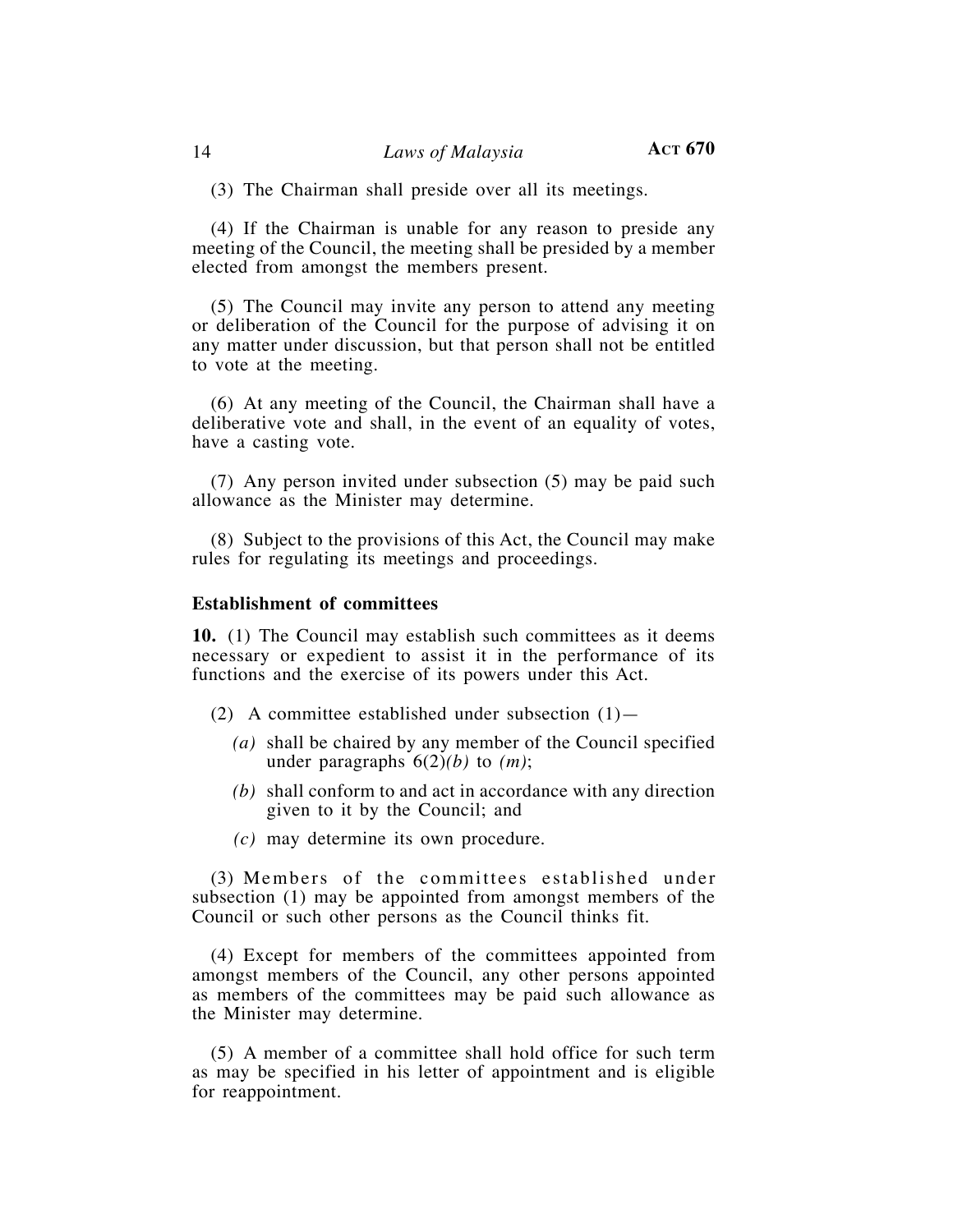(6) The Council may revoke the appointment of any member of a committee without assigning any reason therefor.

(7) A member of a committee may, at any time, resign by giving notice in writing to the chairman of the committee.

(8) The Council may, at any time, discontinue or alter the constitution of a committee.

(9) A committee shall hold its meetings at such times and places as the chairman of the committee may determine.

(10) A committee may invite any person to attend any meeting of the committee for the purpose of advising it on any matter under discussion but that person shall not be entitled to vote at the meeting.

(11) Any person invited under subsection (10) may be paid such allowance as the Minister may determine.

## **Secretary of the Council and other officers**

**11.** The Minister shall appoint a public officer to be the Secretary of the Council and such other public officers as may be necessary to assist the Council.

#### PART III

#### TRAFFICKING IN PERSONS OFFENCES, IMMUNITY, *ETC*.

#### **Offence of trafficking in persons**

**12.** Any person, who traffics in persons not being a child, for the purpose of exploitation, commits an offence and shall, on conviction, be punished with imprisonment for a term not exceeding fifteen years, and shall also be liable to fine.

## **Offence of trafficking in persons by means of threat, force,**  *etc***.**

**13.** Any person, who traffics in persons not being a child, for the purpose of exploitation, by one or more of the following means:

- *(a)* threat;
- *(b)* use of force or other forms of coercion;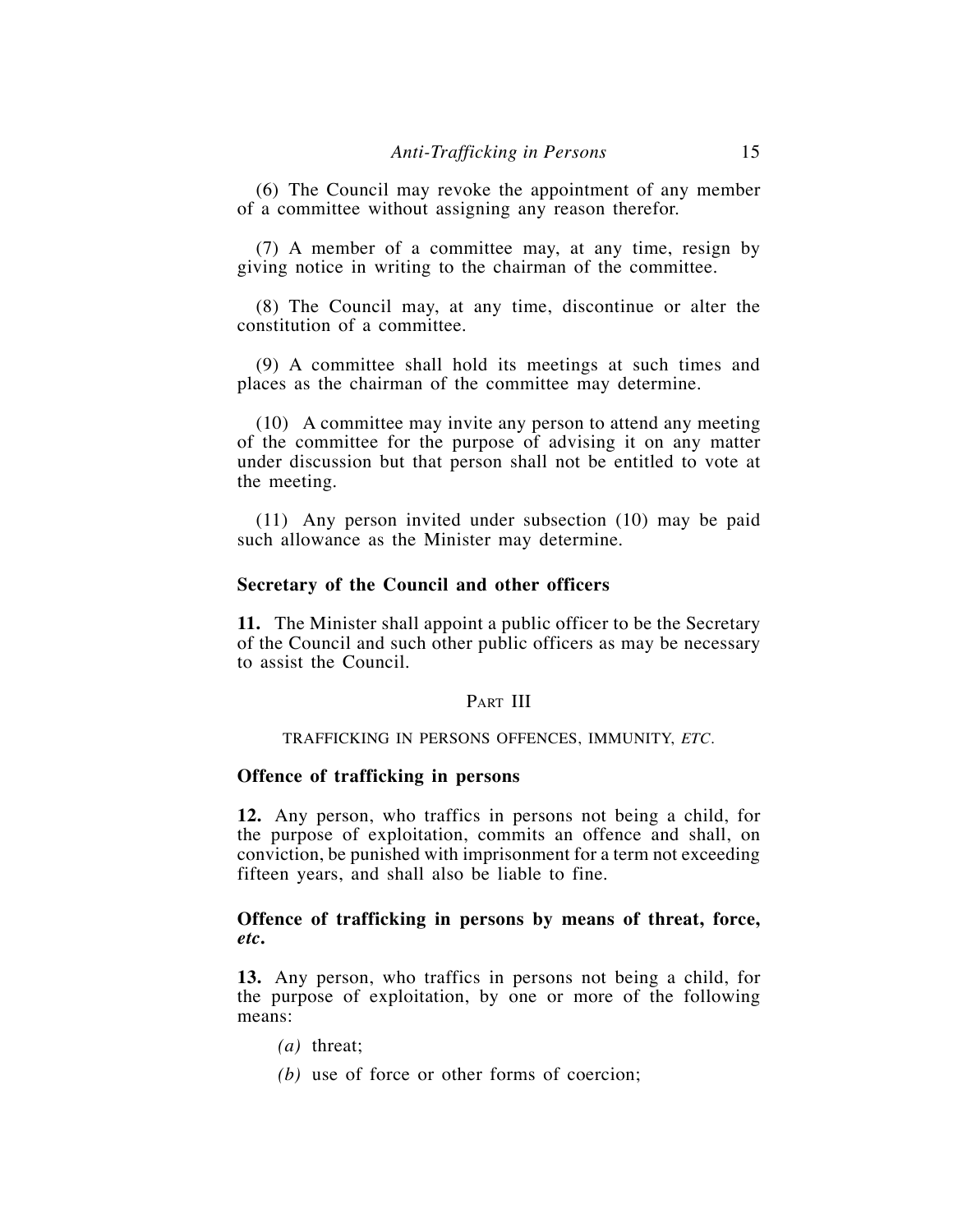- *(c)* abduction;
- *(d)* fraud;
- *(e)* deception;
- *(f)* abuse of power;
- *(g)* abuse of the position of vulnerability of a person to an act of trafficking in persons; or
- *(h)* the giving or receiving of payments or benefits to obtain the consent of a person having control over the trafficked person,

commits an offence and shall, on conviction, be punished with imprisonment for a term not less than three years but not exceeding twenty years, and shall also be liable to fine.

## **Offence of trafficking in children**

**14.** Any person, who traffics in persons being a child, for the purpose of exploitation, commits an offence and shall, on conviction, be punished with imprisonment for a term not less than three years but not exceeding twenty years, and shall also be liable to fine.

## **Offence of profiting from exploitation of a trafficked person**

**15.** Any person who profits from the exploitation of a trafficked person commits an offence and shall, on conviction, be punished with imprisonment for a term not exceeding fifteen years, and shall also be liable to a fine of not less than fifty thousand ringgit but not exceeding five hundred thousand ringgit.

## **Consent of trafficked person irrelevant**

**16.** In a prosecution for an offence under section 12, 13 or 14, it shall not be a defence that the trafficked person consented to the act of trafficking in persons.

## **Past sexual behaviour irrelevant**

**17.** A trafficked person's past sexual behaviour is irrelevant and inadmissible for the purpose of proving that the trafficked person was engaged in other sexual behaviour or to prove the trafficked person's sexual predisposition.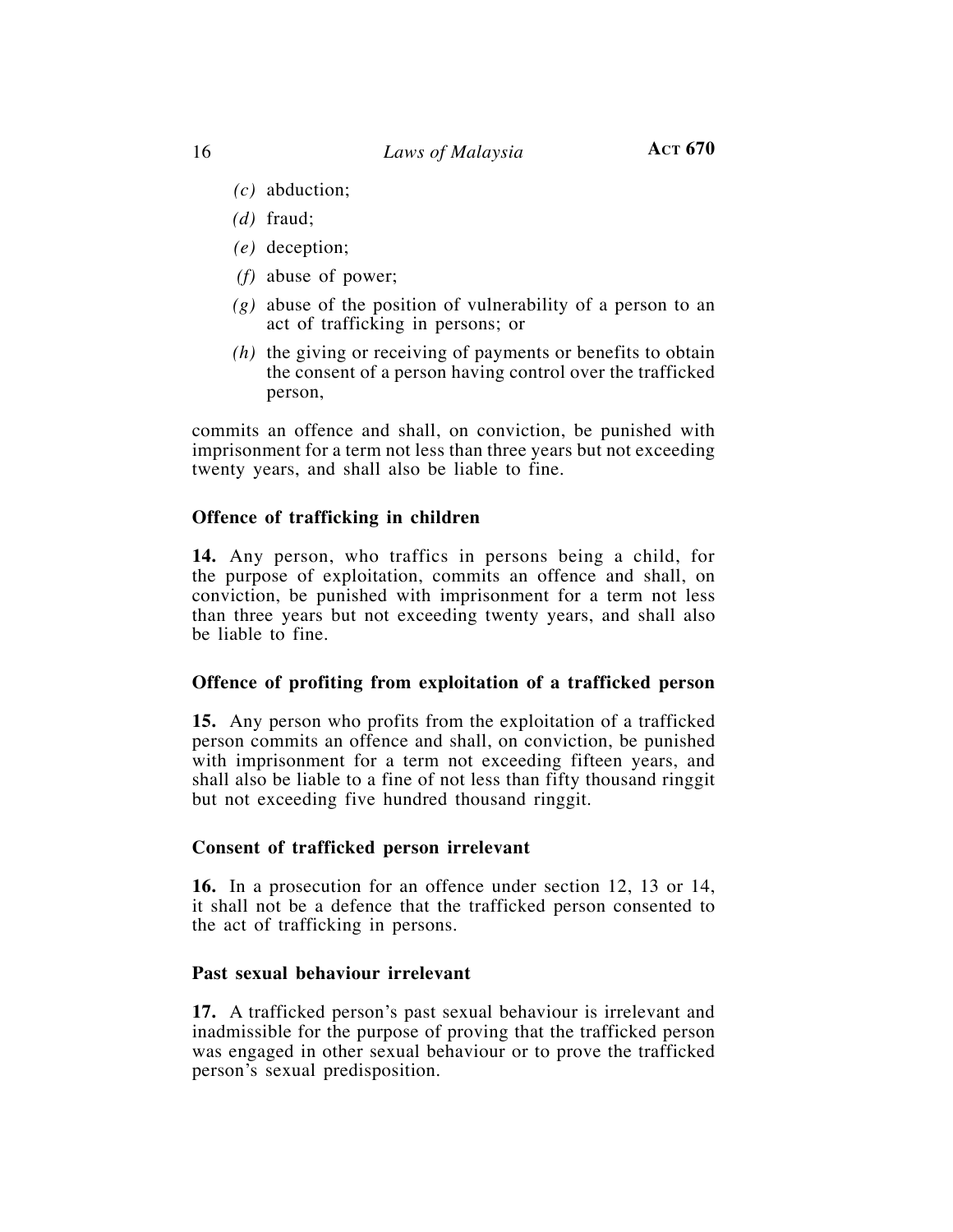## **Fraudulent travel or identity documents**

**18.** Any person who makes, obtains, gives, sells or possesses a fraudulent travel or identity document for the purpose of facilitating an act of trafficking in persons commits an offence and shall, on conviction, be punished with imprisonment for a term not exceeding ten years, and shall also be liable to a fine of not less than fifty thousand ringgit but not exceeding five hundred thousand ringgit.

#### **Recruiting persons**

**19.** Any person who knowingly recruits, or agrees to recruit, another person to participate in the commission of an act of trafficking in persons, commits an offence and shall, on conviction be punished, with imprisonment for a term not exceeding ten years, and shall also be liable to fine.

#### **Providing facilities in support of trafficking in persons**

**20.** Any person being—

- *(a)* the owner, occupier, lessee or person in charge of any premises, room or place, knowingly permits a meeting to be held in that premises, room or place; or
- *(b)* the owner, lessee or person in charge of any equipment or facility that allows for recording, conferencing or meetings via technology, knowingly permits that equipment or facility to be used,

for the purpose of committing an offence under this Act, commits an offence and shall, on conviction, be punished with imprisonment for a term not exceeding ten years, and shall also be liable to fine.

#### **Providing services for purposes of trafficking in persons**

**21.** (1) Any person who, directly or indirectly, provides or makes available financial services or facilities—

*(a)* intending that the services or facilities will be used, or knowing or having reasonable grounds to believe that the services or facilities will be used, in whole or in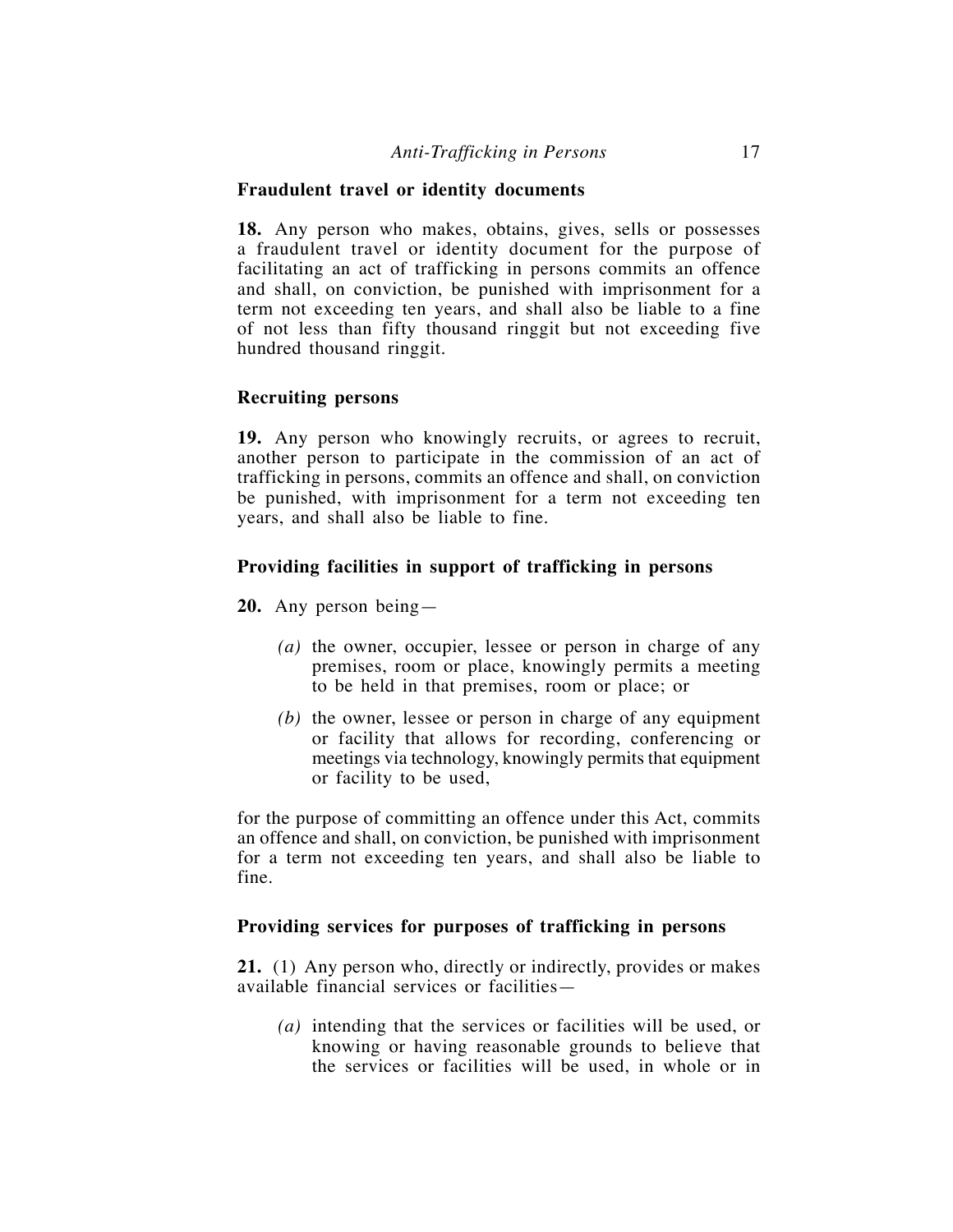part, for the purpose of committing or facilitating the commission of an act of trafficking in persons, or for the purpose of benefiting any person who is committing or facilitating the commission of an act of trafficking in persons; or

*(b)* knowing or having reasonable grounds to believe that, in whole or in any part, the services or facilities will be used by or will benefit any person involved in an act of trafficking in persons,

commits an offence and shall, on conviction, be punished with imprisonment for a term not exceeding ten years, and shall also be liable to fine.

(2) For the purpose of subsection (1), "financial services or facilities" include the services or facilities offered by lawyers or accountants acting as nominees or agents for their clients.

## **Harbouring persons**

**22.** (1) Any person who—

- *(a)* harbours a person; or
- *(b)* prevents, hinders or interferes with the arrest of a person,

knowing or having reason to believe that such person has committed or is planning or is likely to commit an act of trafficking in persons, commits an offence and shall, on conviction, be punished with imprisonment for a term not exceeding ten years, and shall also be liable to fine.

(2) In this section, "harbour" means supplying a person with shelter, food, drink, money or clothes, arms, ammunition or means of conveyance, or assisting a person in any way to evade apprehension.

#### **Obligation of owner, operator or master of conveyance**

**23.** (1) Any person being the owner, operator or master of any conveyance, that engages in the transportation of goods or people for commercial gain shall ensure that every person travelling on board is in possession of travel documents for lawful entry of that person into the receiving country.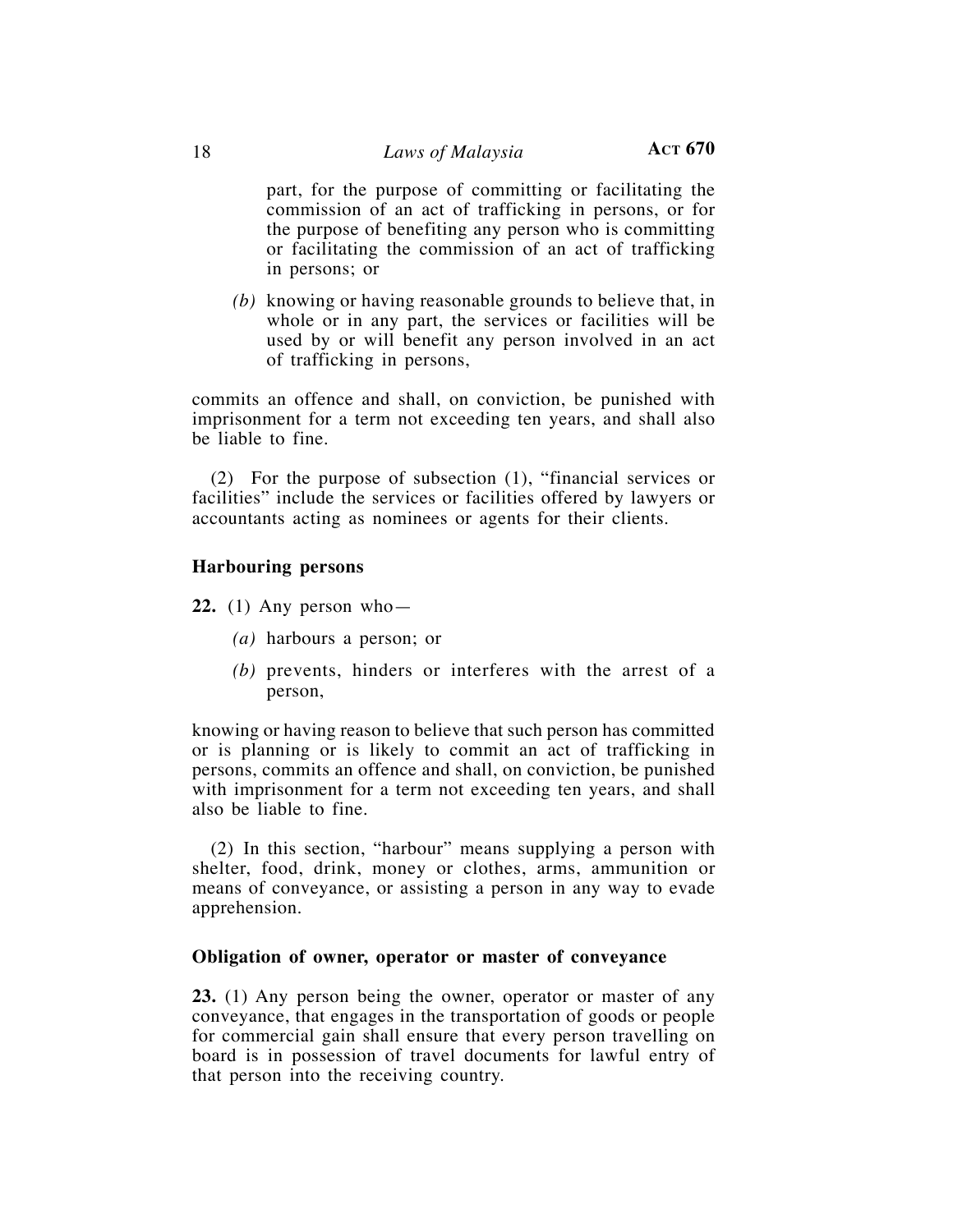(2) Any owner, operator or master of any conveyance mentioned in subsection (1), who—

- *(a)* knowingly permits or has reasonable grounds to believe that such conveyance is used for the purpose of bringing a person into a receiving country without travel documents required for the lawful entry of that person into the receiving country; or
- *(b)* knowingly permits or has reasonable grounds to believe that such conveyance is being used for the purpose of committing an act of trafficking in persons*,*

commits an offence and shall, on conviction, be liable—

- (A) where such person is an individual, to a fine not exceeding two hundred and fifty thousand ringgit or to imprisonment for a term not exceeding five years or to both; or
- (B) where such person is a body corporate, to a fine not less than fifty thousand ringgit but not exceeding five hundred thousand ringgit.

(3) In any proceedings for an offence under this section, it shall be a defence for such owner, operator or master to prove that—

- *(a)* he has reasonable grounds to believe that the travel documents of the person travelling on board are travel documents required for lawful entry of that person into the receiving country;
- *(b)* the person travelling on board possessed travel documents required for lawful entry into the receiving country when that person boarded, or last boarded, the conveyance to travel to the receiving country; or
- *(c)* the entry of the person into the receiving country occurred only because of illness or injury to that person, stress of weather or any other circumstances beyond the control of such owner, operator or master.

(4) Any person convicted of an offence under this section shall be liable to pay the costs of the trafficked person's detention in, and removal from, the receiving country.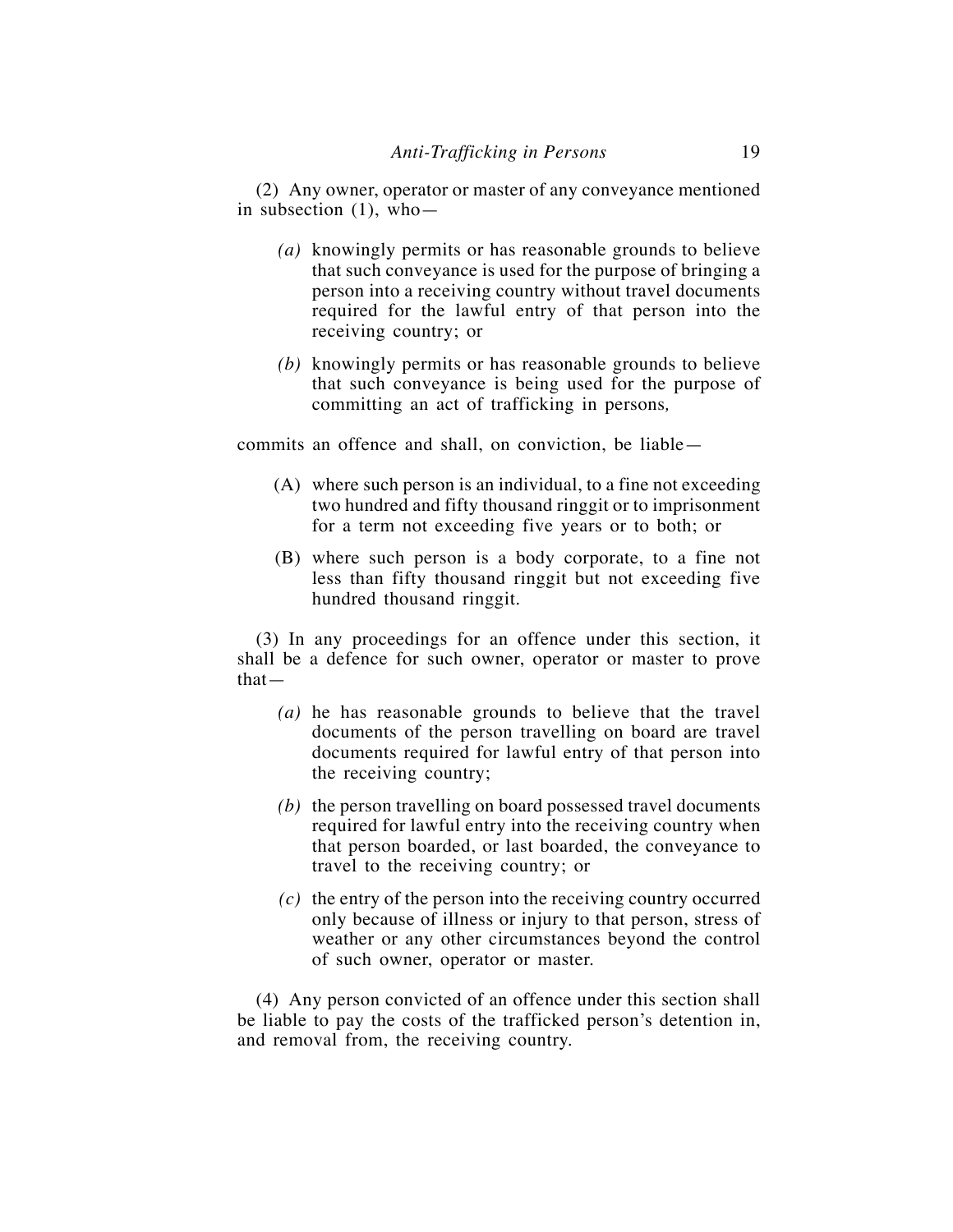## **Intentional omission to give information**

**24.** Any person who knowing or having reason to believe, that any offence under this Act has been or will be committed, intentionally omits to give any information respecting that offence, commits an offence and shall, on conviction, be liable to a fine not exceeding two hundred and fifty thousand ringgit or to imprisonment for a term not exceeding five years, or to both.

## **Immunity from criminal prosecution**

**25.** A trafficked person shall not be liable to criminal prosecution in respect of—

- *(a)* his illegal entry into the receiving country;
- *(b)* his period of unlawful residence in the receiving country; or
- *(c)* his procurement or possession of any fraudulent travel or identity document which he obtained, or with which he was supplied, for the purpose of entering the receiving country,

where such acts are the direct consequence of an act of trafficking in persons that is alleged to have been committed or was committed.

## **Protection of informers**

**26.** (1) Except as provided in this section, no complaint as to an offence under this Act shall be admitted in evidence in any civil or criminal proceedings whatsoever, and no witness shall be obliged or permitted to disclose the name or address of any informer, or state any matter which might lead to his discovery.

(2) If any book, document or paper which is in evidence or liable to inspection in any civil or criminal proceedings whatsoever contains any entry in which any informer is named or described or which might lead to his discovery, the court before which the proceedings is had shall cause all such entries to be concealed from view or to be obliterated so far as is necessary to protect the informer from discovery.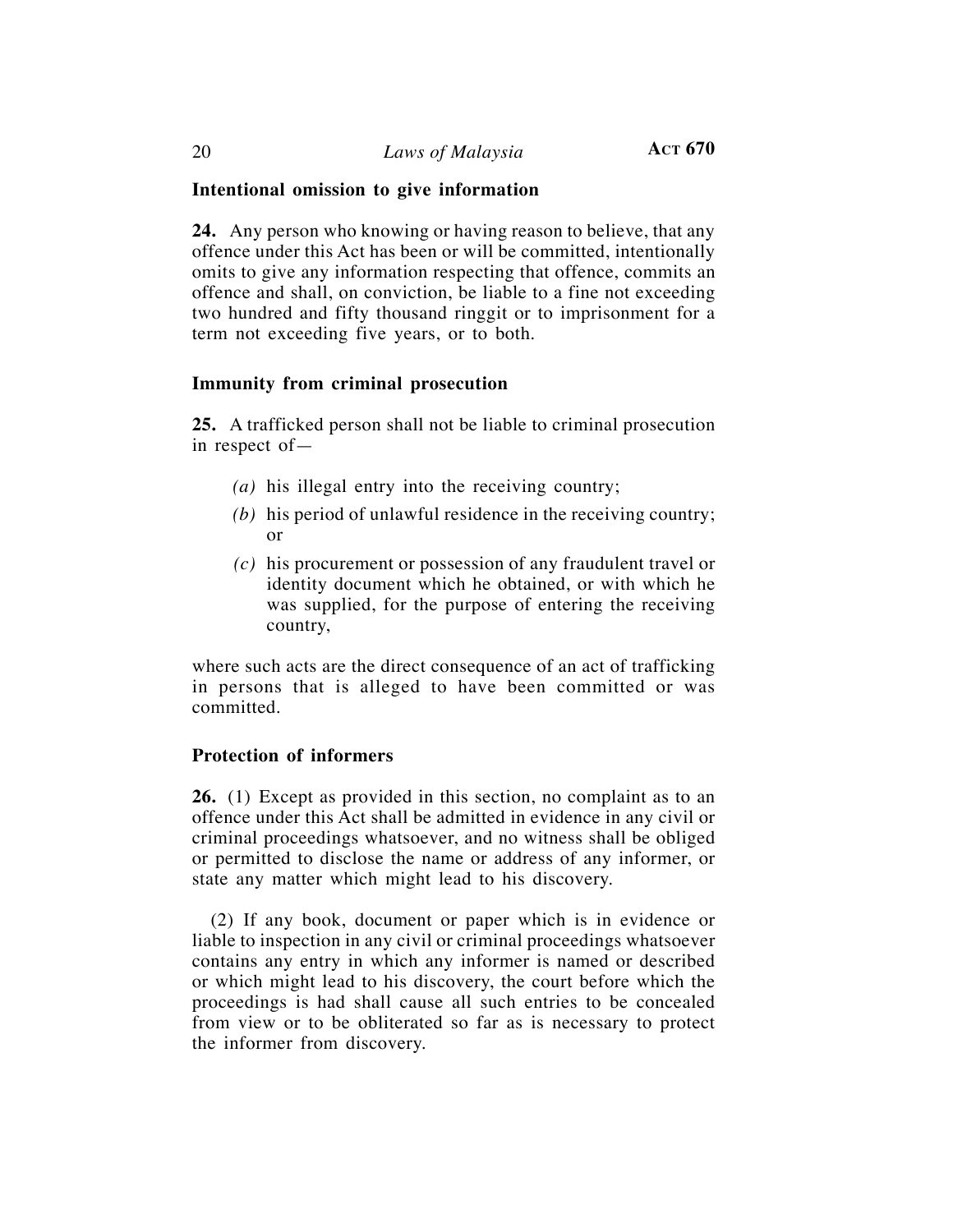(3) If in a trial for any offence under this Act, the Court, after full enquiry into the case, is of the opinion that the informer willfully made in his complaint a material statement which he knew or believe to be false or did not believe to be true, or if in any other proceedings the court is of the opinion that justice cannot be fully done between the parties without the discovery of the informer, the Court may require the production of the original complaint, if in writing, and permit enquiry and require full disclosure concerning the informer.

(4) Any person who gives the information referred to in this section, knowing that the information is false, commits an offence.

## PART IV

#### ENFORCEMENT

## **Enforcement officers**

**27.** (1) The following officers shall be enforcement officers for the purpose of this Act and may exercise all powers of enforcement:

- *(a)* any police officer;
- *(b)* any immigration officer;
- *(c)* any Officer of customs; and
- *(d)* any officer of the Malaysian Maritime Enforcement Agency.

(2) An enforcement officer when acting against any person under this Act, shall declare his office and shall produce to the person against whom he is acting any authority card which has been issued to him.

## **Power of investigation**

**28.** An enforcement officer shall have all the powers necessary to carry out an investigation for any offence under this Act.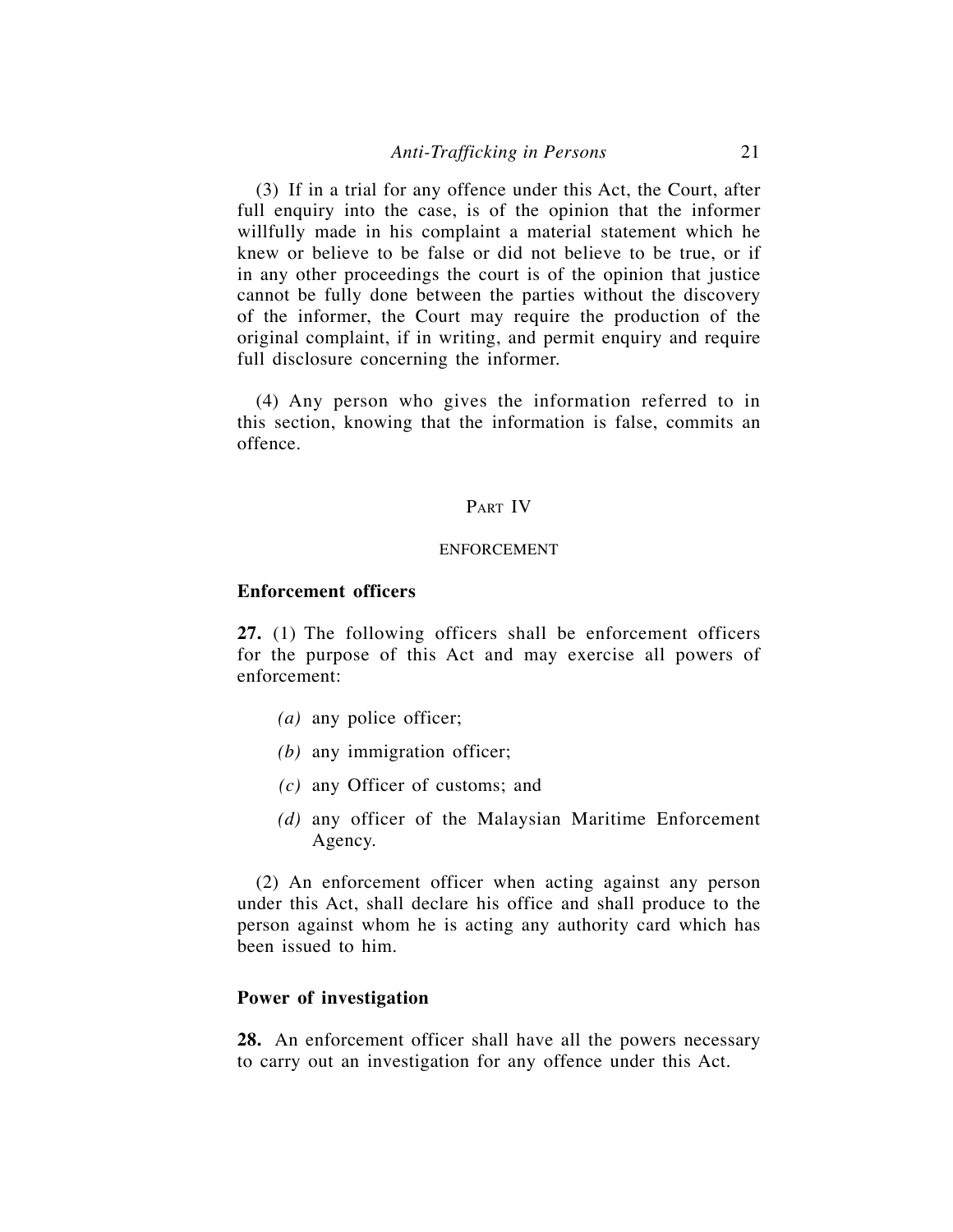## **Power of arrest**

**29.** (1) An enforcement officer may arrest without warrant any person—

- *(a)* found committing or attempting to commit or abetting the commission of an offence under this Act; or
- *(b)* whom the enforcement officer reasonably suspects of being engaged in committing or attempting to commit or abetting the commission of an offence under this Act.

(2) An enforcement officer making an arrest under subsection (1) shall, without unnecessary delay, bring the person arrested to the nearest police station, and thereafter the person shall be dealt with in accordance with the law relating to criminal procedure for the time being in force.

## **Search and seizure with warrant**

**30.** (1) If it appears to a Magistrate, upon written information on oath and after such enquiry as the Magistrate considers necessary, that there is reasonable cause to believe that—

- *(a)* any premises or conveyance has been used or is about to be used for; or
- *(b)* there is in any premises or conveyance evidence necessary to the conduct of an investigation into,

the commission of an offence under this Act, the Magistrate may issue a warrant authorizing any enforcement officer named therein, at any reasonable time, by day or by night, to enter the premises or conveyance.

(2) A warrant issued under subsection (1) may authorise the enforcement officer to—

*(a)* search the premises or conveyance for, and to seize or remove from the premises or conveyance, any moveable property, book, record, report or document, or any human organ that is reasonably believed to furnish evidence of the commission of such offence; and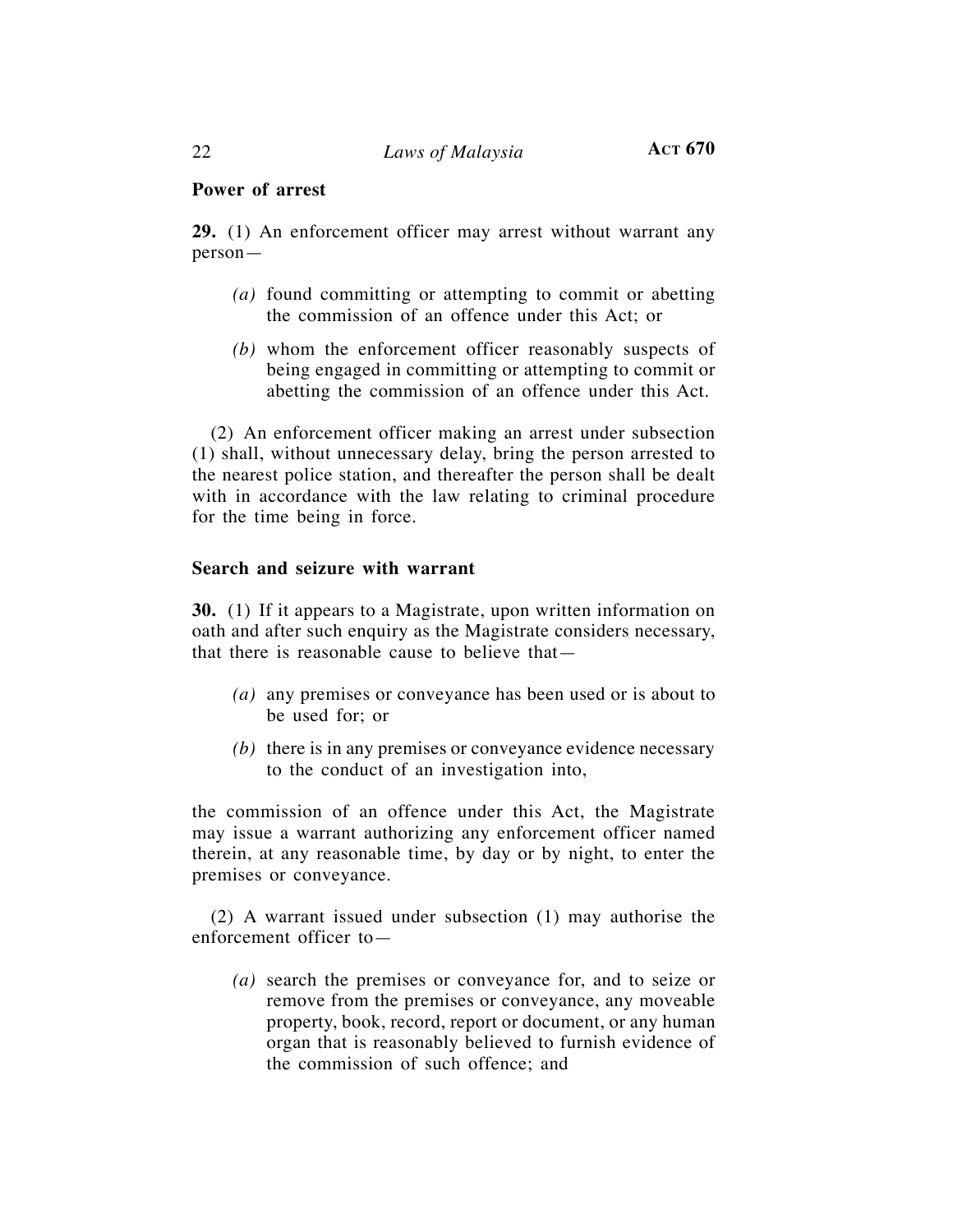*(b)* make copies of, or take extracts from any book, record, report or document found in the premises or conveyance.

(3) An enforcement officer entering any premises or conveyance under this section may take with him such other persons or equipment as may appear to him to be necessary.

(4) An enforcement officer may, in the exercise of his powers under this section, if necessary—

- *(a)* break open any outer or inner door of the premises or conveyance or any obstruction to the premises or conveyance in order to effect entry into the premises or conveyance;
- *(b)* remove by force any obstruction to entry, search, seizure or removal as he is empowered to effect under this section; and
- *(c)* detain any person found in the premises or conveyance until the search has been completed.

(5) Where, by reason of its nature, size or amount, it is not practicable to remove any moveable property, book, record, report or document or any human organ seized under this section, the enforcement officer shall, by any means, seal such moveable property, book, record, report or document or any human organ in the premises or conveyance in which it is found.

(6) A person who, without lawful authority, breaks, tampers with or damages the seal referred to in subsection  $(5)$  or removes the moveable property, book, record, report or document or any human organ under seal, or attempts to do so, commits an offence.

## **Search and seizure without warrant**

**31.** (1) Where an enforcement officer has reasonable grounds to believe that by reason of delay in obtaining a search warrant under section 30, the investigation would be adversely affected or evidence of the commission of an offence is likely to be tampered with, removed, damaged or destroyed, he may, without warrant, with such assistance and force as is necessary—

- *(a)* enter and search any premises;
- *(b)* stop and search any conveyance or person;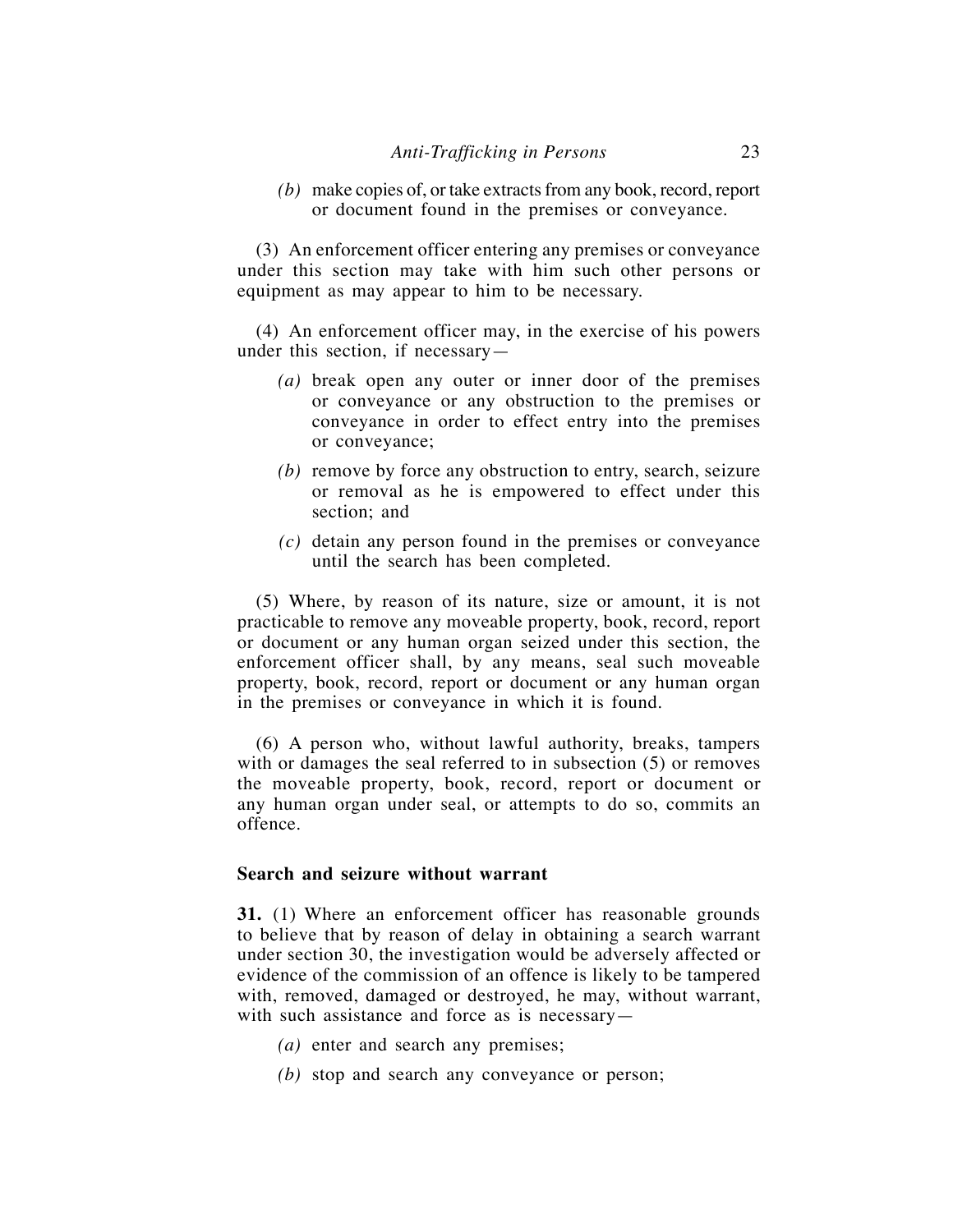## 24 *Laws of Malaysia* **ACT 670**

- *(c)* seize and detain such conveyance, moveable property, book, record, report or document or human organ; or
- *(d)* inspect, make copies of or take extract from any book, record, report or document found in the premises or conveyance.

(2) In exercising his powers under this section, an enforcement officer shall have all the powers conferred upon him under subsections  $30(3)$ , (4) and (5).

#### **Access to computerized data**

**32.** (1) Any enforcement officer conducting a search under this Act shall be given access to computerized data whether stored in a computer or otherwise.

(2) For the purpose of subsection (1), the enforcement officer shall be provided with the necessary password, encryption code, decryption code, software or hardware or any other means required for his access to enable comprehension of the computerized data.

## **List of things seized**

**33.** (1) Except as provided in subsection (2), where any conveyance, moveable property, book, record, report or document or any human organ is seized under this Part, the enforcement officer shall prepare a list of the things seized and immediately deliver a copy signed by him to the occupier of the premises or the owner of the conveyance which has been searched, or to his agent or servant, at the premises or conveyance.

(2) Where the premises is unoccupied, the enforcement officer shall, whenever possible, post a list of the things seized conspicuously at or on the place or premises.

## **Power to examine persons**

**34.** (1) An enforcement officer may, by notice in writing, require any person whom he believes to be acquainted with the facts and circumstances of the case to—

*(a)* attend before him for examination;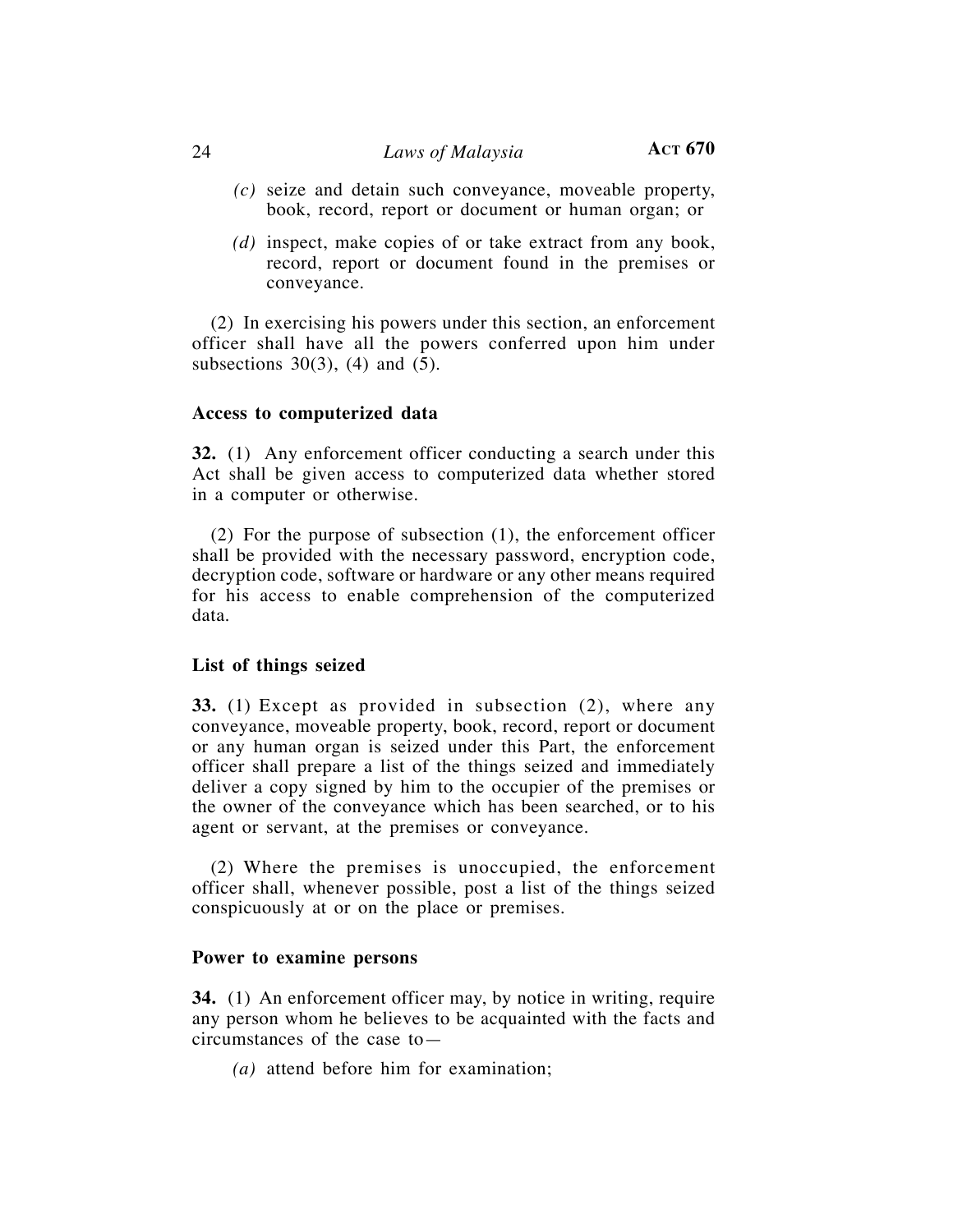- *(b)* produce before him any moveable property, record, report or document; or
- *(c)* furnish him a statement in writing made on oath or affirmation setting out such information as he may require.

(2) Any person who contravenes subsection (1) commits an offence.

(3) The person examined under subsection (1) shall be legally bound to answer all questions relating to such case put to him by the enforcement officer, but he may refuse to answer any question the answer to which would have a tendency to expose him to a criminal charge or penalty or forfeiture.

(4) A person making a statement under paragraph (1)*(c)* shall be legally bound to state the truth, whether or not such statement is made wholly or partly in answer to the questions of the enforcement officer.

(5) An enforcement officer examining a person under subsection (1) shall first inform that person of the provisions of subsections (3) and (4).

(6) A statement made by any person under subsection (3) or (4) shall be reduced into writing and signed by the person making it or affixed with his thumb print—

- *(a)* after it has been read to him in the language in which he made it; and
- *(b)* after he has been given an opportunity to make any correction he may wish.

#### **Admissibility of statement**

**35.** (1) Except as provided in this section, no statement made by any person to an enforcement officer in the course of an investigation made under this Act shall be used in evidence.

(2) When any witness is called for the prosecution or for the defence, other than the accused, the Court shall, on the request of the accused or the prosecutor, refer to any statement made by that witness to an enforcement officer in the course of an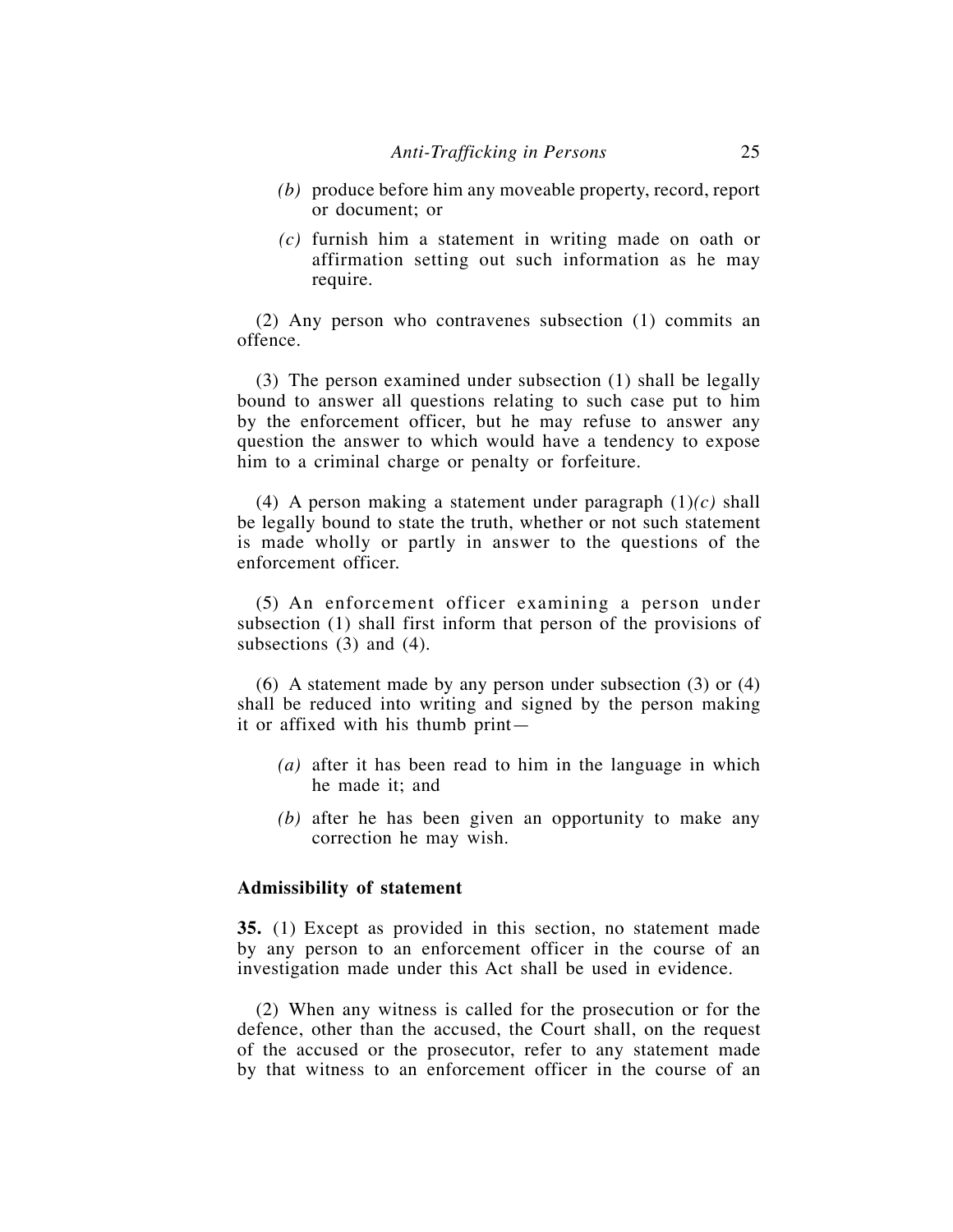investigation under this Act and may then, if the Court thinks fit in the interest of justice, direct the accused to be furnished with a copy of it and the statement may be used to impeach the credit of the witness in the manner provided by the Evidence Act 1950 [*Act 56*].

(3) Where the accused had made a statement during the course of an investigation, such statement may be admitted in evidence in support of his defence during the course of the trial.

(4) Nothing in this section shall be deemed to apply to any statement made in the course of an identification parade or falling within section 27 or paragraphs 32(1)*(a), (i)* and *(j)* of the Evidence Act 1950.

(5) When any person is charged with any offence in relation  $to$ —

*(a)* the making; or

*(b)* the contents,

of any statement made by him to an enforcement officer in the course of an investigation made under this Act, that statement may be used as evidence in the prosecution's case.

#### **Forfeiture of conveyance, moveable property,** *etc***.**

**36.** (1) All conveyance, moveable property, book, record, report or document, or any human organ seized in the exercise of any power conferred under this Act are liable to forfeiture.

(2) The Court trying any person accused of an offence under this Act may at the conclusion of the trial, whether he is convicted or not, order that the conveyance, moveable property, book, record, report or document or any human organ seized from that person be forfeited.

(3) Where there is no prosecution with regard to any offence under this Act—

*(a)* in the case of human organ seized, it shall be deemed to be forfeited; and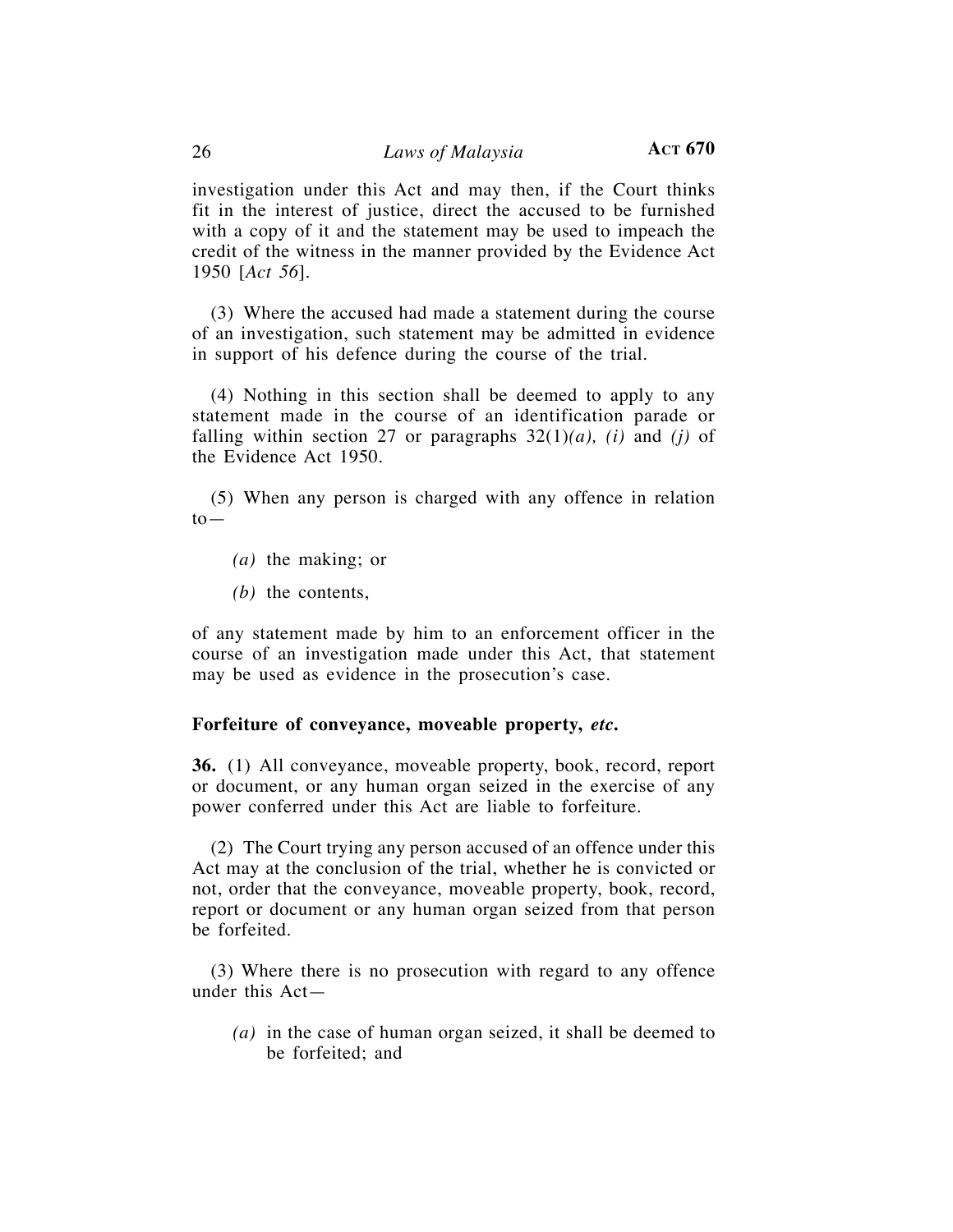*(b)* in the case of the conveyance, moveable property, book, record, report or document seized, the enforcement officer shall serve a notice in writing to the last known address of the person from whom the conveyance, moveable property, book, record, report or document was seized.

(4) The notice in paragraph  $(3)(b)$  shall specify that there is no prosecution in respect of such conveyance, moveable property, book, record, report or document and that such conveyance, moveable property, book, record, report or document will be forfeited at the expiration of one calendar month from the date of service of the notice unless a claim is made by the person from whom the conveyance, moveable property, book, record, report or document was seized.

(5) Upon receipt of the notice issued under paragraph (3)*(b),*  any person asserting that he is the owner of any conveyance, moveable property, book, record, report or document seized under this Act which is not liable to forfeiture may, personally or by his agent authorized in writing by him, give written notice to the enforcement officer in whose possession the conveyance, moveable property, book, record, report or document is held.

(6) Upon receipt of a notice under subsection (5), the enforcement officer who made the seizure shall refer the matter to the Court for its determination.

(7) The Court to which the matter is referred shall issue a summons requiring the person asserting that he is the owner of the conveyance, moveable property, book, record, report or document and the person from whom it was seized to appear before the Court, and upon their appearance or default to appear, due service of the summons being proved, the Court shall proceed to the examination of the matter, and on proof that such conveyance, moveable property, book, record, report or document was the subject matter of or was used in the commission of an offence under this Act, shall order the conveyance, moveable property, book, record, report or document to be forfeited or may, in the absence of such proof, order the release of such conveyance, moveable property, book, record, report or document to the person entitled to it.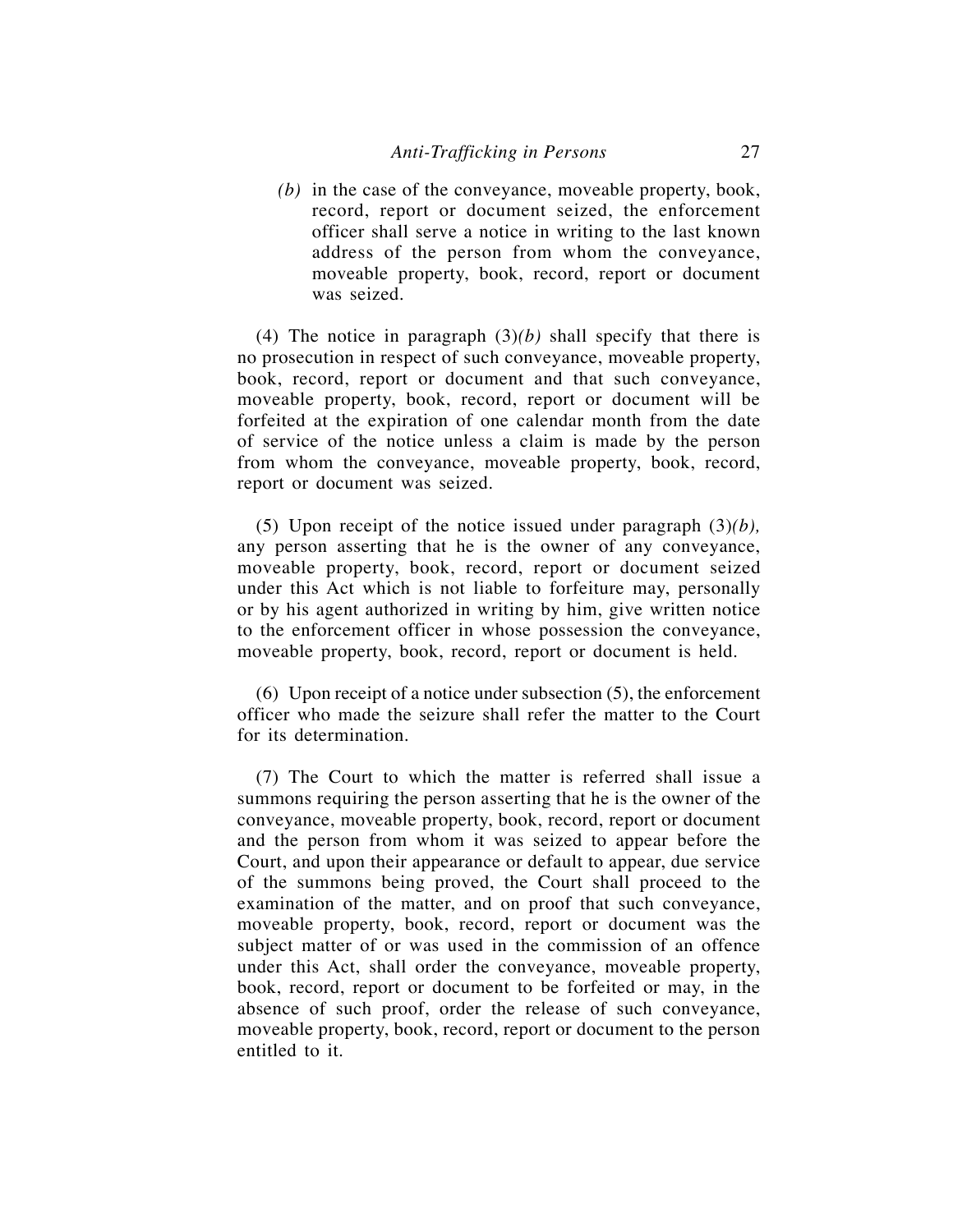(8) Any conveyance, moveable property, book, record, report or document or any human organ forfeited or deemed to be forfeited shall be disposed of in any manner as the enforcement officer deems fit.

## **Cost of holding conveyance, moveable property,** *etc***., seized**

**37.** Where any conveyance, moveable property, record, report or document or human organ seized under this Act is held in the custody of the enforcement officer pending completion of any proceedings in respect of an offence under this Act, the cost of holding such conveyance, moveable property, record, report or document or any human organ in custody shall, in the event of any person being found guilty of an offence, be a civil debt due to the Government by such person and shall be recoverable accordingly.

## **No costs or damages arising from entry, search or seizure to be recoverable**

**38.** No person shall, in respect of any entry or search, or seizure of any conveyance, moveable property, record, report or document or any human organ seized in the exercise of any power conferred by this Act, be entitled to the costs of such entry, search, or seizure or to any damages or other relief unless such entry, search or seizure was made without reasonable cause.

#### **Obstruction**

**39.** Any person who obstructs, impedes, interferes or fails to comply with any lawful demand of an enforcement officer in the performance of his functions under this Act commits an offence.

## **Tipping-off**

**40.** (1) Any person who—

*(a)* knows or has reasonable grounds to suspect that an enforcement officer is acting, or is proposing to act, in connection with an investigation which is being, or is about to be, conducted under or for the purposes of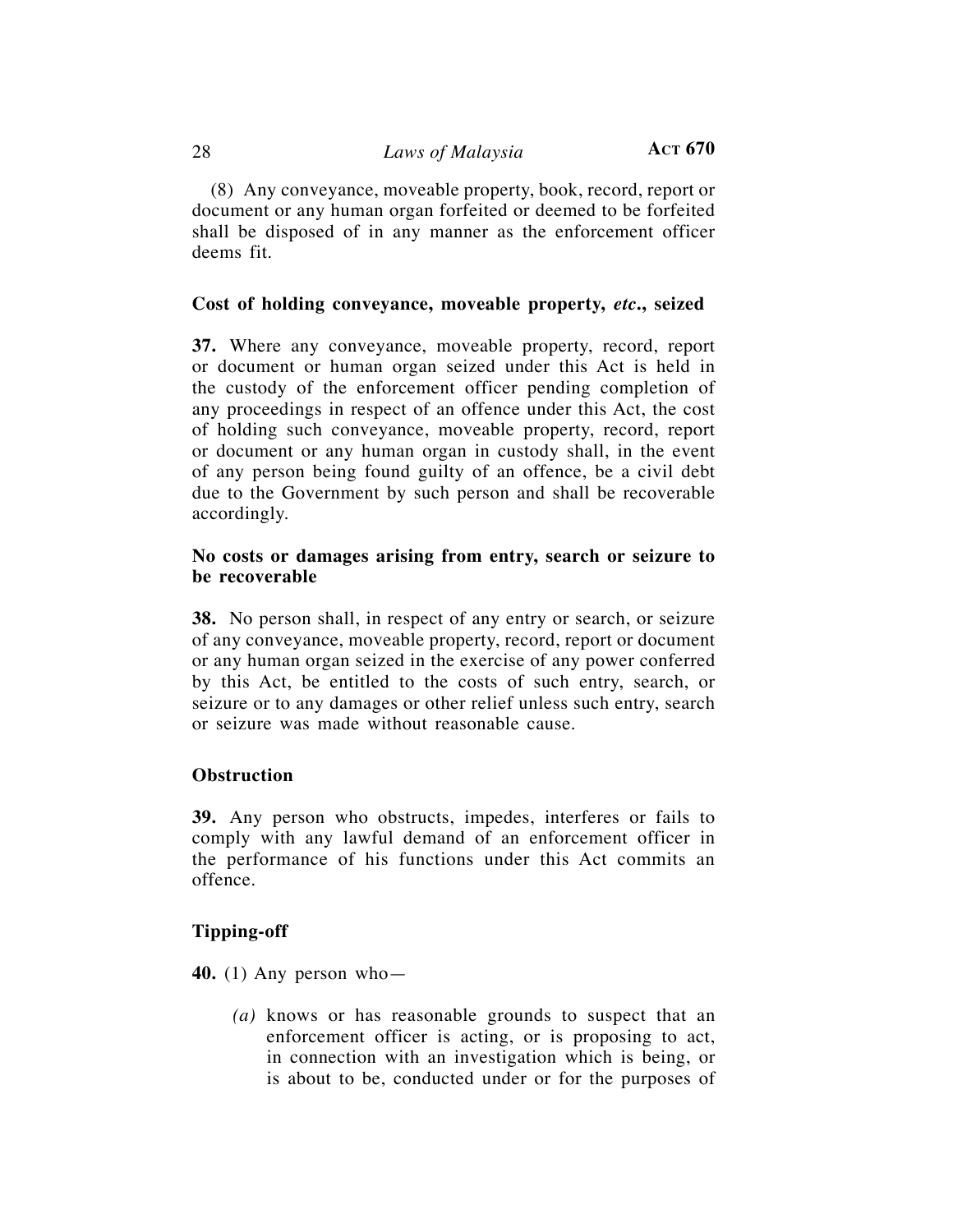this Act and discloses to any other person information or any other matter which is likely to prejudice that investigation or proposed investigation; or

*(b)* knows or has reasonable grounds to suspect that a disclosure has been made to an enforcement officer under this Act and discloses to any other person information or any other matter which is likely to prejudice any investigation which might be conducted following the disclosure,

commits an offence.

(2) Nothing in subsection (1) makes it an offence for an advocate and solicitor or his employee to disclose any information or other matter—

- *(a)* to his client or the client's representative in connection with the giving of advice to the client in the course and for the purpose of the professional employment of the advocate and solicitor; or
- *(b)* to any person in contemplation of, or in connection with and for the purpose of, any legal proceedings.

(3) Subsection (2) does not apply in relation to any information or other matter which is disclosed with a view to furthering any illegal purpose.

(4) In a proceedings against a person for an offence under this section, it is a defence to prove that—

- *(a)* he did not know or suspect that the disclosure made under paragraph (1)*(b)* was likely to prejudice the investigation; or
- *(b)* he had lawful authority or reasonable excuse for making the disclosure.

## **Institution of prosecution**

**41.** No prosecution for an offence under this Act shall be instituted except by or with the written consent of the Public Prosecutor.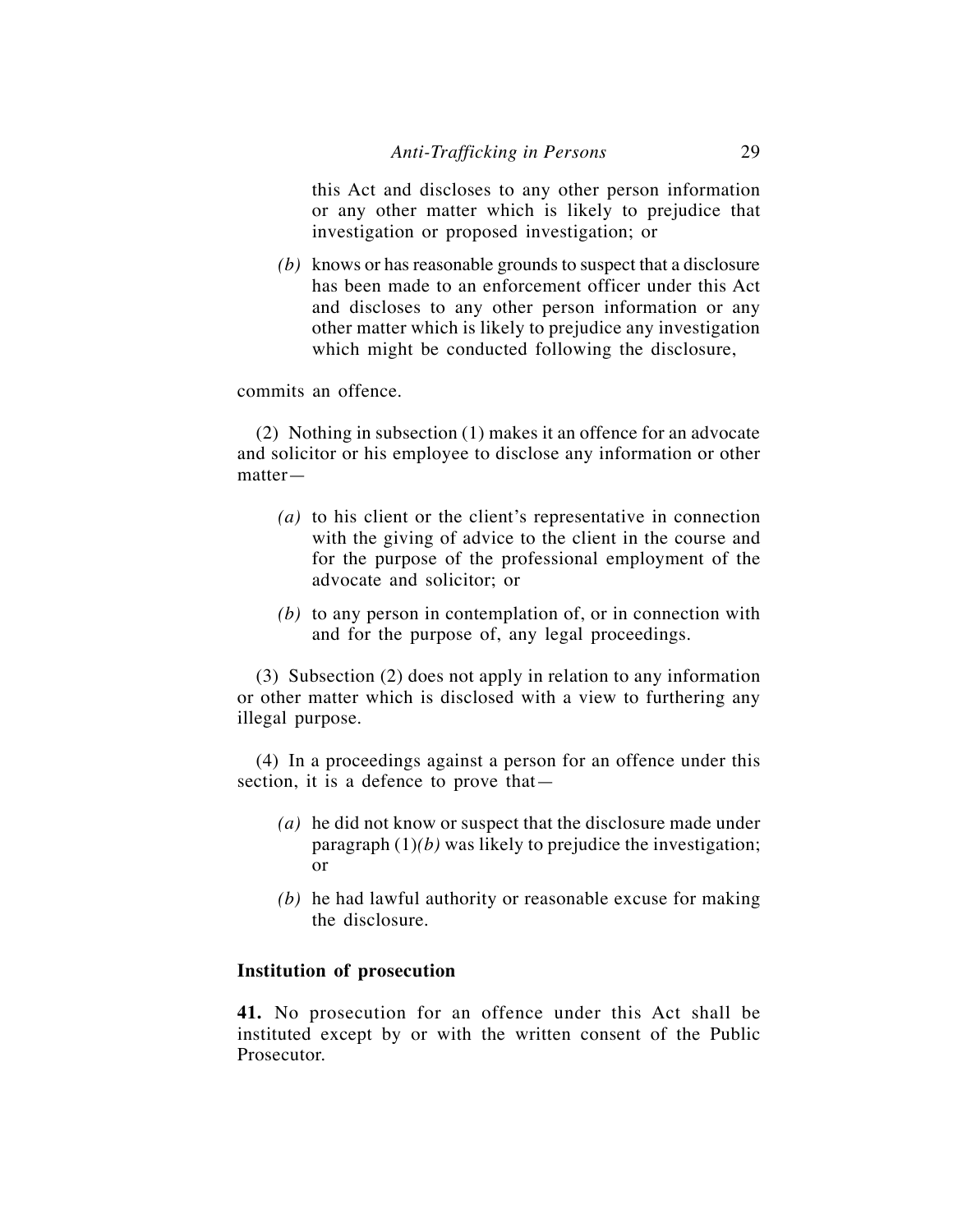## PART V

#### CARE AND PROTECTION OF TRAFFICKED PERSONS

## **Place of refuge**

**42.** (1) The Minister may, by notification in the *Gazette*, declare any house, building or place, or any part thereof, to be a place of refuge for the care and protection of trafficked persons and may, in like manner, declare that such place of refuge ceases to be a place of refuge.

(2) The Minister may, from time to time, direct the separation of different categories of trafficked persons, among others, according to age and gender either at the same place of refuge or at different places of refuge.

## **Appointment of Protection Officers**

**43.** (1) The Minister, after consultation with the Minister charged with the responsibility for women, family and community development may, by notification in the *Gazette*, appoint such number of Social Welfare Officers or any other public officers to exercise the powers and perform the duties of a Protection Officer under this Act subject to any condition as may be specified in the notification.

- (2) The Protection Officer shall—
	- *(a)* have control over and responsibility for the care and protection of the trafficked person at the place of refuge;
	- *(b)* carry out an enquiry and cause to be prepared a report of the trafficked person as required under this Act;
	- *(c)* have the power to supervise the trafficked person upon order by the Magistrate or direction by the Minister; and
	- *(d)* have such other powers, duties and functions as the Minister may prescribe.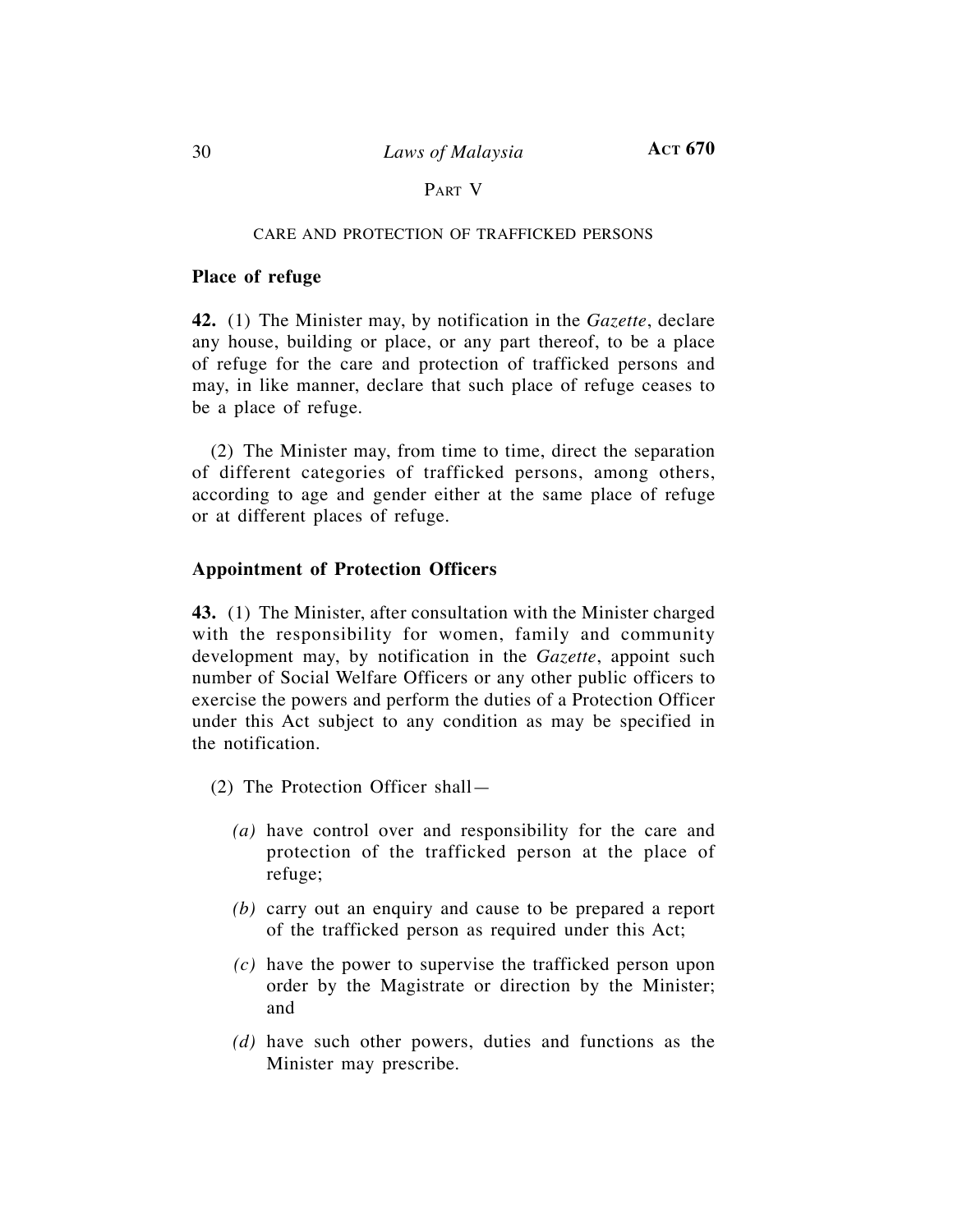## **Taking a person into temporary custody**

**44.** (1) An enforcement officer may, on reasonable suspicion that any person who is found or rescued is a trafficked person, take that person into temporary custody and produce him before a Magistrate within twenty-four hours, exclusive of the time necessary for the journey to the Magistrate's Court, for the purpose of obtaining an interim protection order.

(2) The Magistrate may make an interim protection order for the person to be placed at a place of refuge for a period of fourteen days for the purpose of carrying out an investigation and enquiry under section 51.

(3) The enforcement officer shall, upon obtaining the order issued under subsection (2), surrender the trafficked person to a Protection Officer to place that trafficked person at the place of refuge specified in the order.

## **Person in temporary custody in need of medical examination or treatment**

**45.** (1) Where an enforcement officer who takes a person into temporary custody under subsection 44(1) is of the opinion that the person is in need of medical examination or treatment, the enforcement officer may, instead of taking that person before a Magistrate, present him to a medical officer.

(2) If at the time of being taken into temporary custody, the person is a patient in a hospital, the enforcement officer may leave that person in the hospital.

## **Medical examination and treatment**

**46.** A medical officer before whom a person is presented under section 45—

- *(a)* shall conduct or cause to be conducted an examination of the person;
- *(b)* may in examining the person and if so authorised by an enforcement officer, administer or cause to be administered such procedures and tests as may be necessary to diagnose the person's condition; or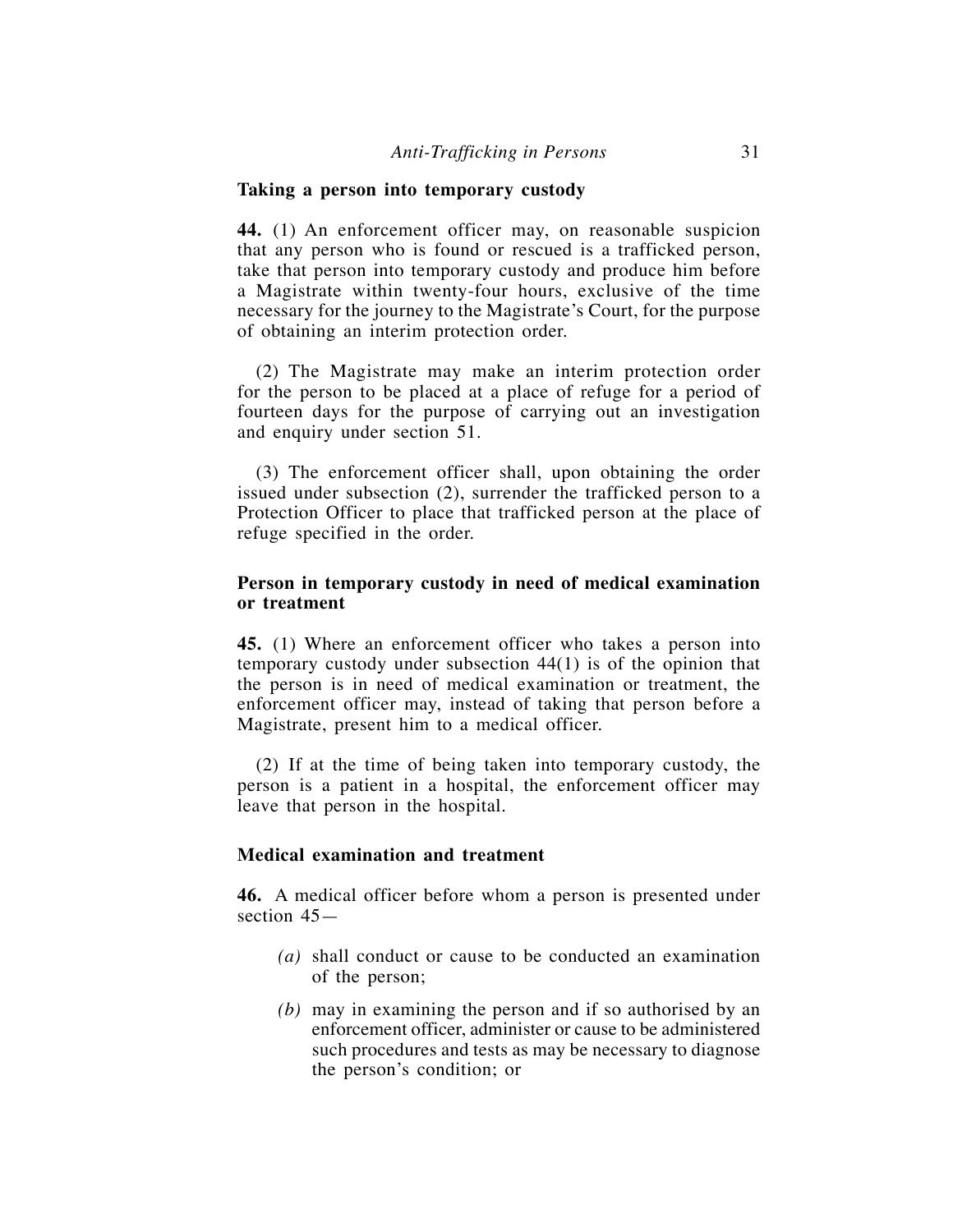*(c)* may provide or cause to be provided such treatment as he considers necessary as a result of the diagnosis.

## **Authorization for hospitalization**

**47.** Where a person taken into temporary custody under subsection 44(1) is a child and the medical officer who examines him is of the opinion that his hospitalization is necessary for the purpose of medical care or treatment, an enforcement officer may authorise that person to be hospitalised.

## **Control over hospitalised person**

**48.** Where the person taken into temporary custody under subsection 44(1) is hospitalised, the enforcement officer shall have control over, and responsibility for, the security and protection of that person.

## **Steps to be taken after medical examination or treatment**

**49.** (1) A person who is taken into temporary custody under subsection 44(1) and is medically examined under section 46 shall be produced before a Magistrate within twenty-four hours—

- *(a)* of the completion of such examination or treatment; or
- *(b)* if the person is hospitalised, on his discharge from the hospital.

(2) If it is not possible to bring that person before a Magistrate within the time specified in subsection (1), that person shall be placed in a place of refuge until such time as he can be brought before a Magistrate.

## **No liability incurred for giving authorization**

**50.** (1) If a person is examined or treated under this Part—

- *(a)* the enforcement officer who authorises such examination or treatment;
- *(b)* the medical officer who examines or treats the person; and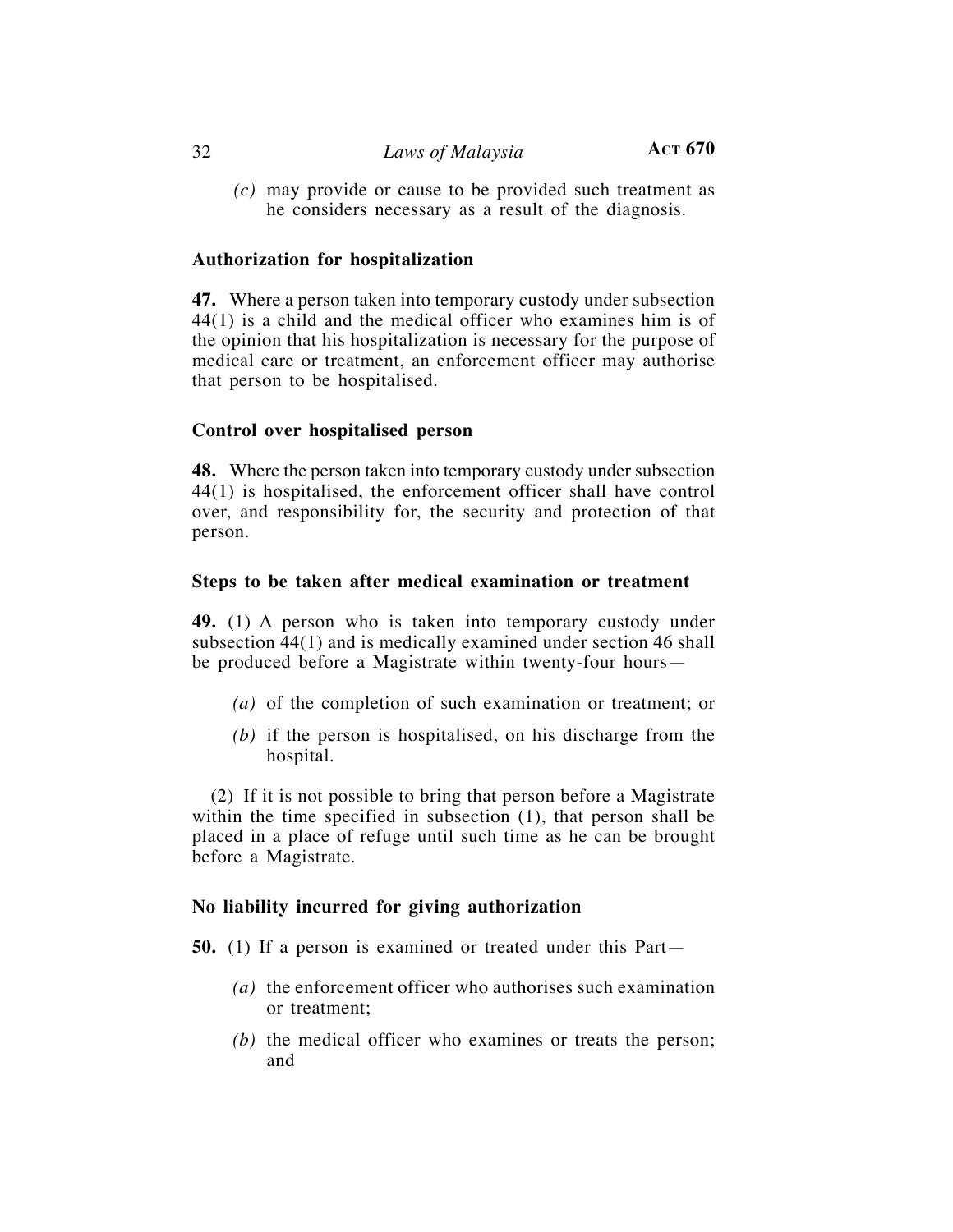*(c)* all persons acting in aid of the medical officer,

shall not incur any liability at law by reason only that a person is examined or treated pursuant to this Part.

(2) Nothing contained in subsection (1) relieves a medical officer from liability in respect of the examination or treatment of the person taken into temporary custody under subsection 44(1), which liability he would have been subject to had the examination or treatment been carried out or administered with the consent of the parent or guardian of the person or person having authority to consent to the examination or treatment.

## **Investigation, enquiry and Protection Order**

**51.** (1) Where an interim protection order is made under subsection 44(2), within fourteen days from the date of such order—

- *(a)* an enforcement officer shall investigate into the circumstances of the person's case for the purpose of determining whether the person is a trafficked person under this Act; and
- *(b)* a Protection Officer shall enquire into the background of that person.

(2) Upon completion of the investigation and enquiry under subsection (1), the enforcement officer and the Protection Officer shall prepare a report and produce the report together with the person before a Magistrate's Court for the purpose of satisfying the Magistrate that such person is a trafficked person under this Act.

(3) Where the Magistrate, having read the report produced under subsection (2), is satisfied that the person brought before him—

- *(a)* is a trafficked person and in need of care and protection, the Magistrate may make a Protection Order—
	- (i) in the case of a trafficked person who is a citizen or permanent resident of Malaysia, ordering that such trafficked person be placed in a place of refuge for a period not exceeding two years from the date of the order; or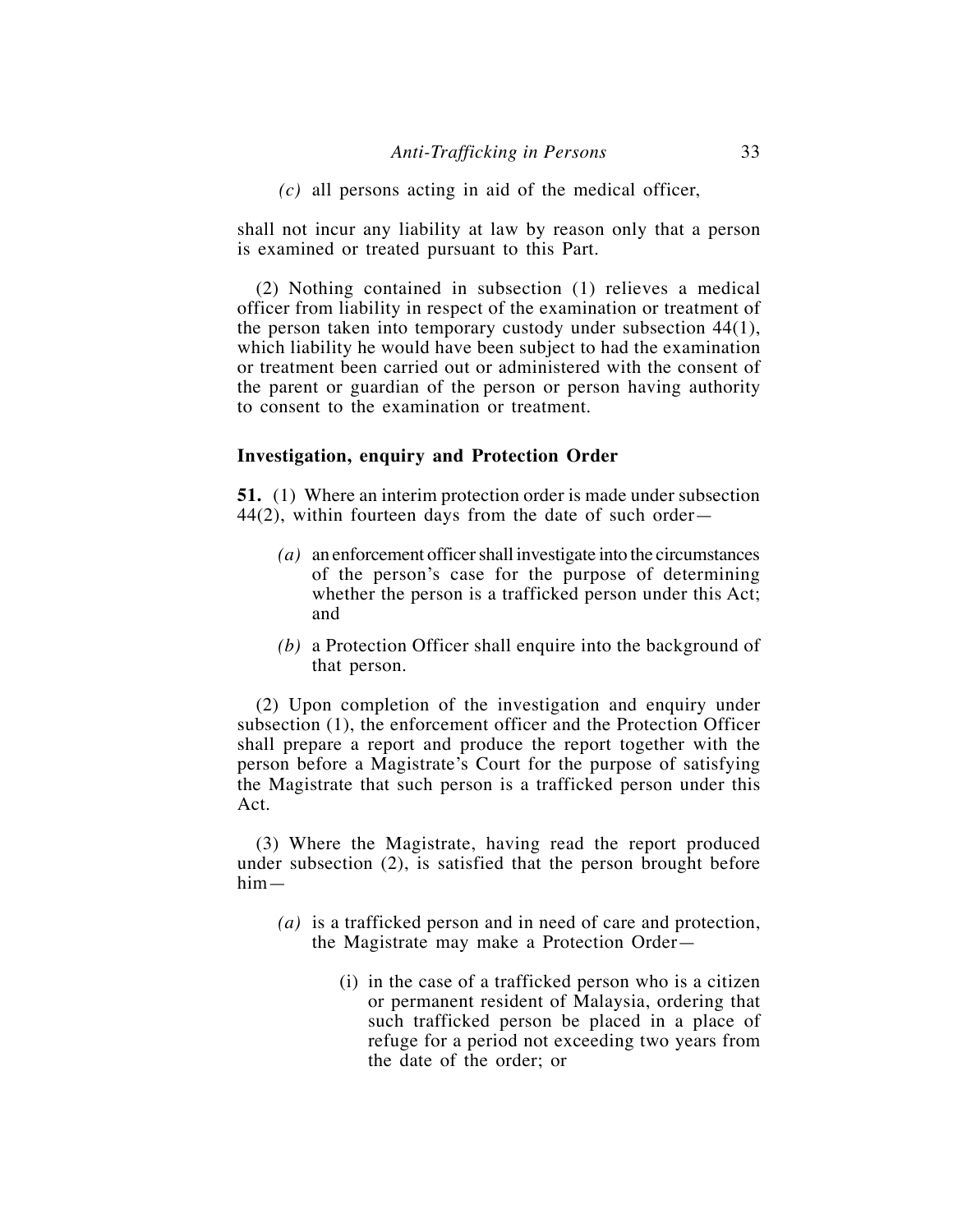- (ii) in the case of a trafficked person who is a foreign national, ordering that such trafficked person be placed in a place of refuge for a period not exceeding three months from the date of the order, and thereafter to release him to an immigration officer for necessary action in accordance with the provisions of the Immigration Act 1959/63,
- *(b)* is not a trafficked person, the Magistrate may—
	- (i) in the case of a person who is a citizen or permanent resident of Malaysia, order that person to be released; or
	- (ii) in the case of a person who is a foreign national, order that person to be released to an immigration officer for necessary action in accordance with the provisions of the Immigration Act 1959/63.

(4) The Magistrate may at any time, on the application of an enforcement officer or a Protection Officer, as the case may be, extend or revoke the Protection Order made under this section.

(5) Notwithstanding subsection (4), where the trafficked person is a foreign national, an extension of the Protection Order may be granted only for the purpose of completing the recording of his evidence under section 52 or for any exceptional circumstances as determined by the Magistrate.

#### **Recording of evidence of trafficked person**

**52.** (1) At any time during the period of the Protection Order made under subparagraph 51(3)*(a)*(ii), where a criminal prosecution has been instituted against any person for an offence under this Act, an enforcement officer may make an oral application for the production of the trafficked person before a Magistrate's Court for the purpose of recording that trafficked person's evidence on oath.

(2) The Magistrate may, upon such application, issue a summons or order directed to the person in charge of the place of refuge where such trafficked person is placed, requiring him to produce the trafficked person at the time and place specified in the summons or order.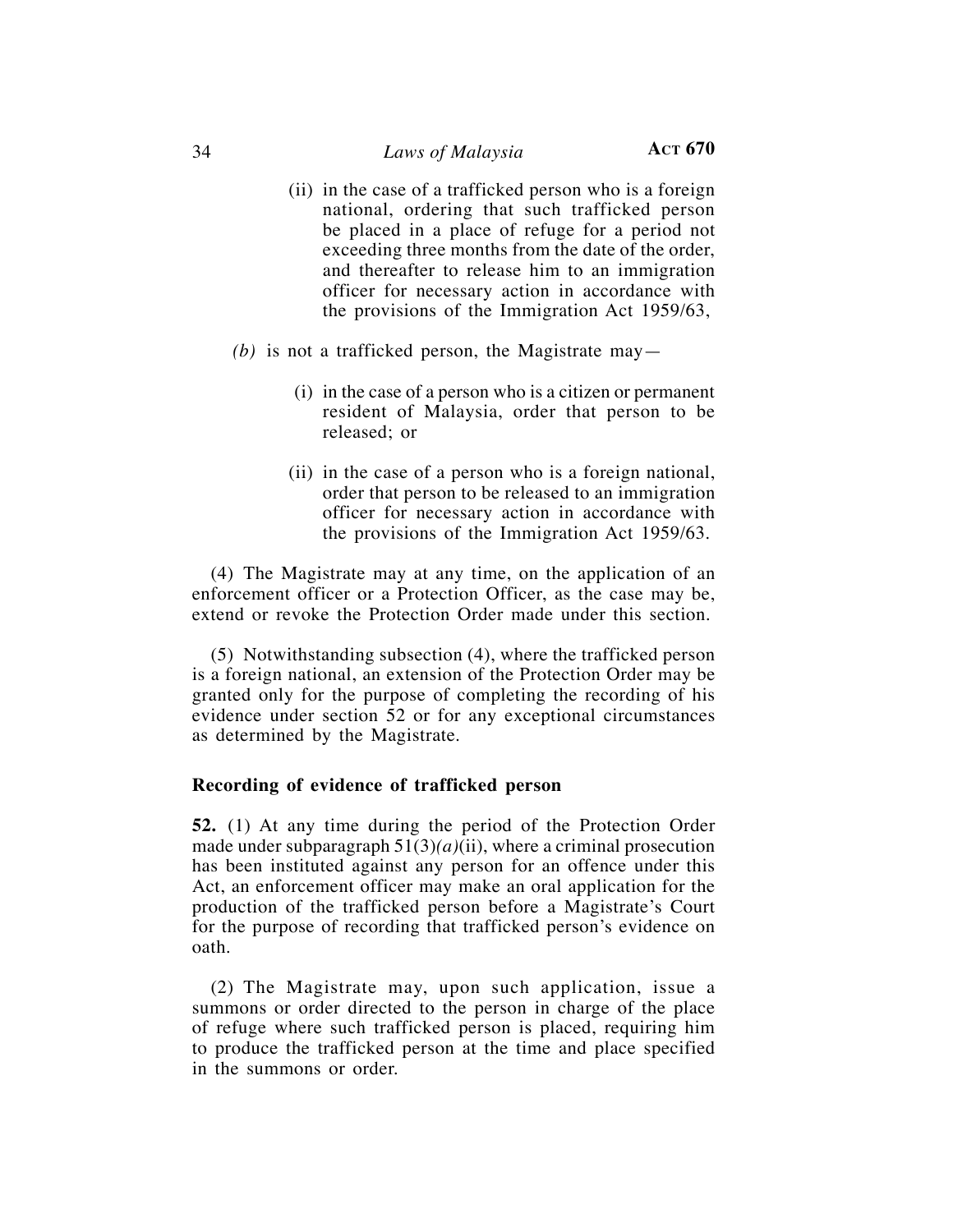(3) The Magistrate shall record the evidence of the trafficked person and complete such recording within seven days from the date of the production of that trafficked person before him.

(4) In the course of the recording of evidence of the trafficked person, he shall be examined in accordance with the provisions of the Evidence Act 1950.

(5) The Magistrate shall cause the evidence taken by him to be reduced into writing and, at the end of that writing, shall sign the same.

(6) Notwithstanding anything contained in this Act or any other written laws to the contrary, the evidence recorded under this section shall be admissible in evidence in any proceedings under this Act and the weight to be attached to such evidence shall be the same as that of a witness who appears and gives evidence in the course of a proceeding.

## **Application by parent, guardian or relative**

**53.** (1) Where a trafficked person placed in a place of refuge is a citizen or permanent resident of Malaysia, the parent, guardian or relative of that person may, at any time, make an application to the Magistrate's Court to commit that person into the custody of the parent, guardian or relative.

(2) The parent, guardian or relative of the trafficked person shall serve a copy of the application to the Protection Officer.

(3) Upon receipt of an application under subsection (2), the Protection Officer shall cause a report to be prepared in relation  $to-$ 

- *(a)* the trafficked person;
- *(b)* the status of any investigation or prosecution for any offence under this Act in relation to the trafficked person;
- *(c)* the background of the trafficked person, his parent, guardian or relative; or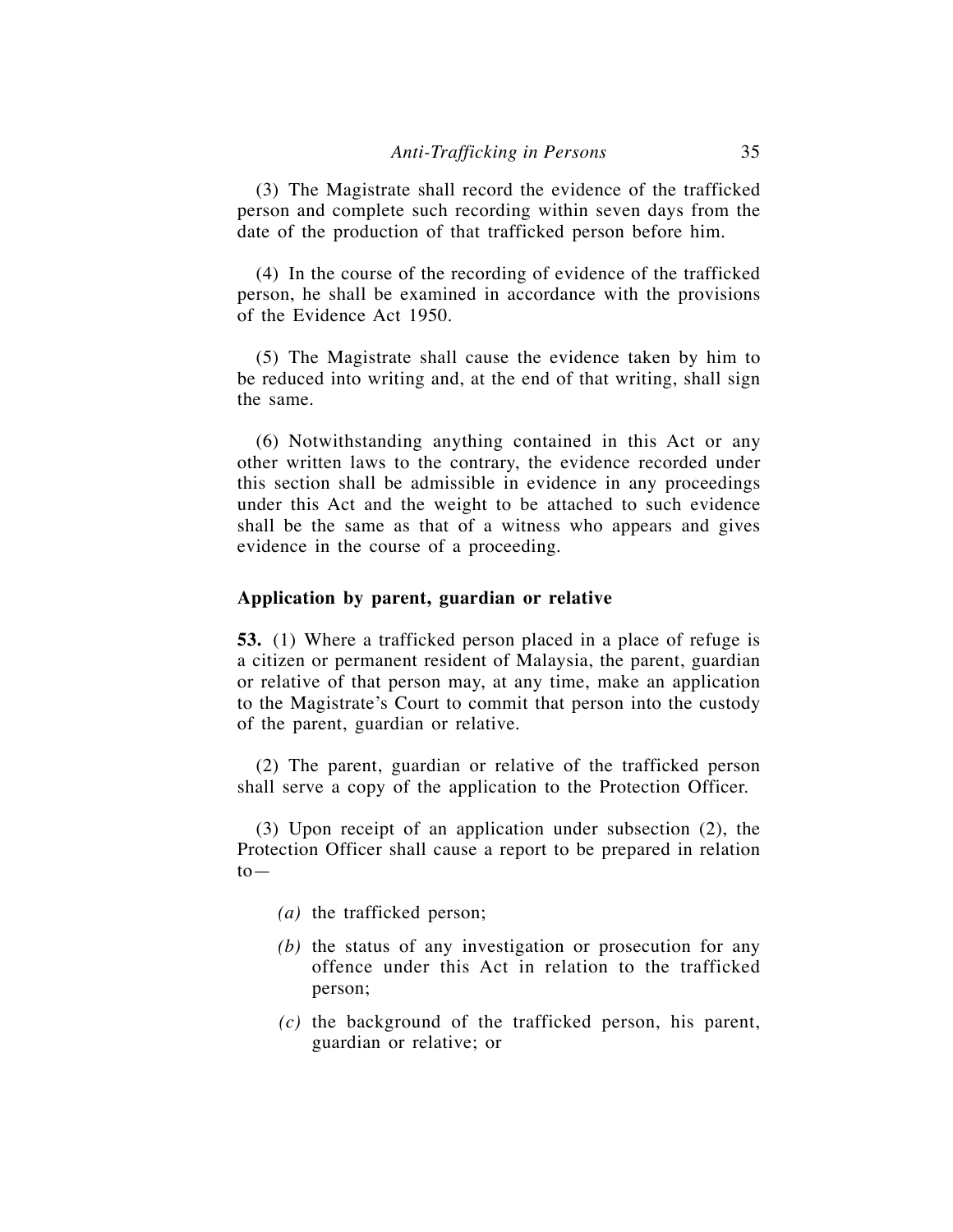*(d)* any other matter as the Protection Officer deems relevant,

to enable the Magistrate to determine the application in the best interest of the trafficked person.

(4) The Magistrate shall, upon receipt of the application, fix a date for the hearing of the application, and shall, by notice in writing, inform the parent, guardian or relative of the trafficked person, as the case may be, the Protection Officer or other person the Magistrate deems fit, and shall require the production of the trafficked person before him on the appointed date.

(5) After hearing the application and having read the report of the Protection Officer, and if the Magistrate is satisfied that it is in the best interest of the trafficked person, he may—

- *(a)* commit the person into the care and protection of the parent, guardian or relative of the person, upon such conditions as he may deems fit to impose;
- *(b)* require the parent, guardian or relative of the person to enter into a bond; or
- *(c)* require the person to be placed under the supervision of a Protection Officer,

for a period to be determined by the Magistrate.

(6) The Magistrate may, at any time, revoke any order made under subsection (5).

## **Release of trafficked person**

**54.** (1) Upon revocation of a Protection Order or expiry of the period specified in a Protection Order, the Protection Officer shall—

- *(a)* in the case of a trafficked person who is a citizen or permanent resident of Malaysia, release that person; or
- *(b)* in the case of a trafficked person who is a foreign national, release that person to an immigration officer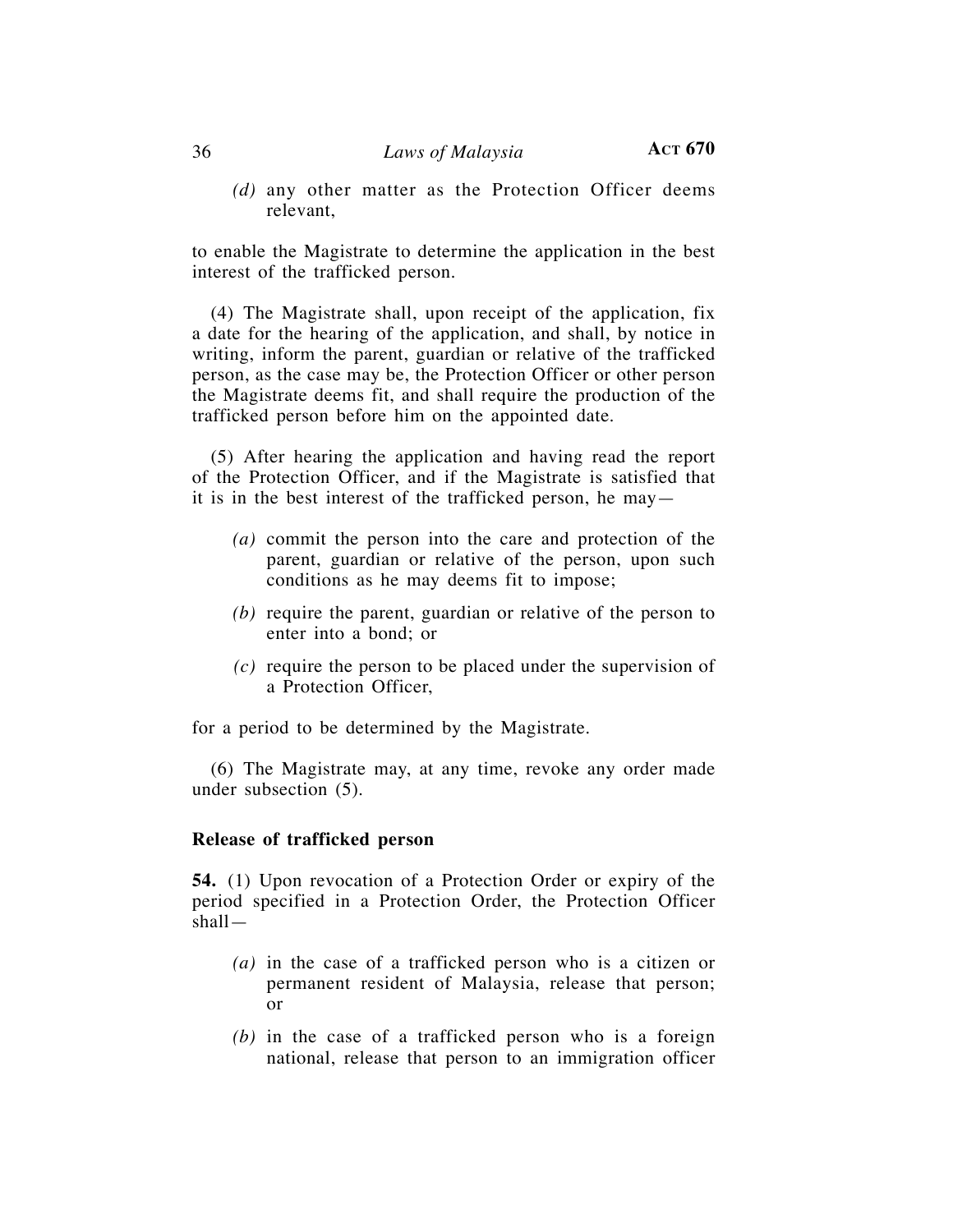for necessary action in accordance with the provisions of the Immigration Act 1959/63.

(2) The immigration officer shall take all necessary steps to facilitate the return of that trafficked person to his country of origin without unnecessary delay, with due regard for his safety.

(3) Notwithstanding paragraph (1)*(a)*, the court may, upon an application made by the Protection Officer, and being satisfied that such person is in need of further care and protection, make an order that such trafficked person be placed in the place of refuge for any further period as the Magistrate deems fit.

## **Trafficked person who escapes or is removed from place of refuge**

**55.** Any trafficked person who escapes or is removed from a place of refuge without lawful authority—

- *(a)* may be taken into custody by any enforcement officer and shall be brought back to the place of refuge; and
- *(b)* shall be placed for such period which is equal to the period during which he was unlawfully at large and for the unexpired residue of his term in the Protection Order originally made by the Magistrate.

## **Offence of removing or helping a trafficked person to escape from place of refuge**

**56.** Any person who—

- *(a)* removes a trafficked person from a place of refuge without lawful authority;
- *(b)* knowingly assists or induces, directly or indirectly, a trafficked person to escape from a place of refuge; or
- *(c)* knowingly harbours or conceals a trafficked person who has so escaped, or prevents him from returning to the place of refuge,

commits an offence.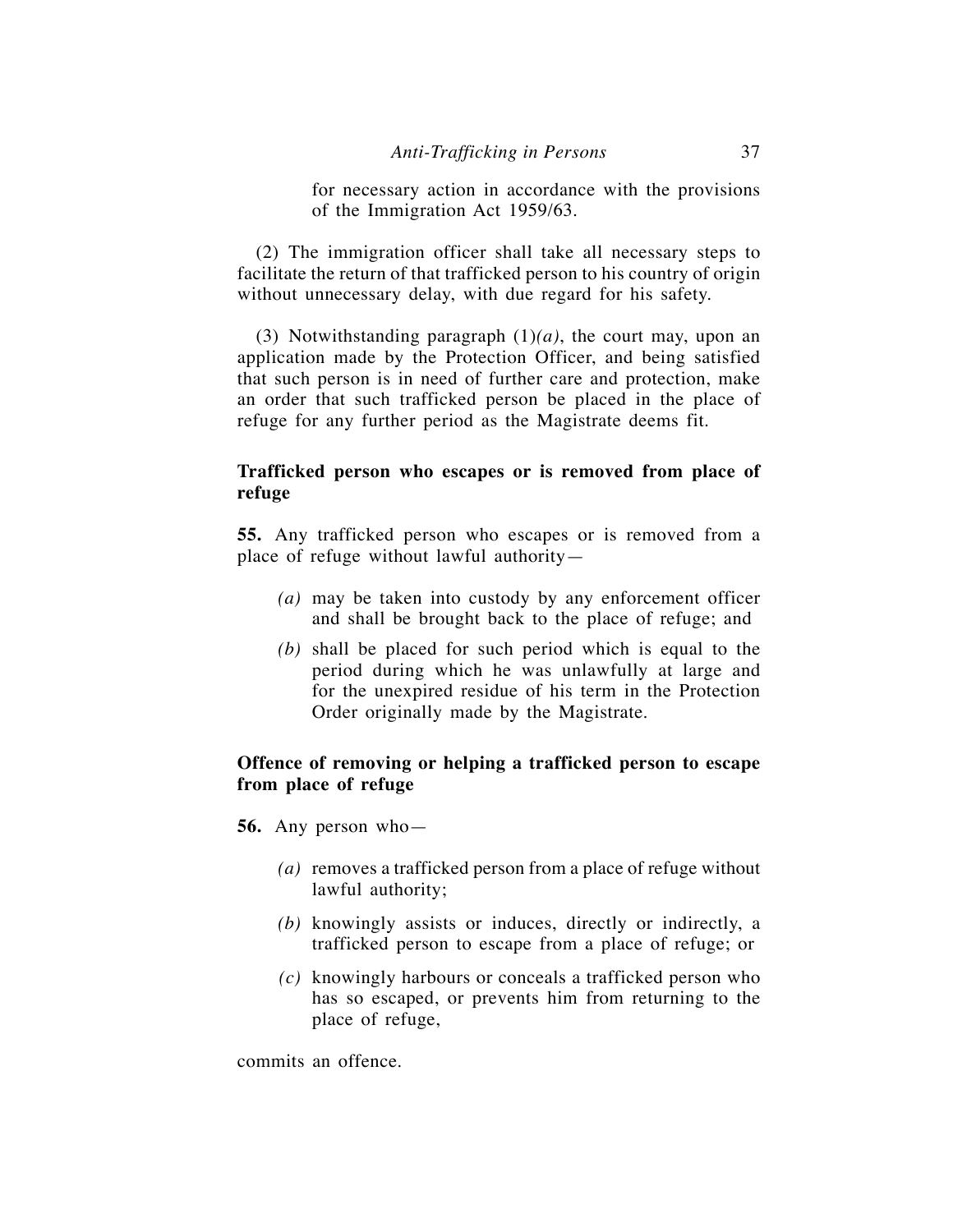## **Power of Minister to remove trafficked person from one place of refuge to another**

**57.** The Minister may, at any time, for reasons which appear to him to be sufficient, by order in writing direct the removal of any trafficked person from a place of refuge to any other place of refuge as may be specified in the order.

## PART VI

#### MISCELLANEOUS

## **Restriction on media reporting and publication**

**58.** (1) Notwithstanding any written laws to the contrary, any mass media report regarding—

- *(a)* any step taken in relation to a trafficked person in any proceedings be it at the pre-trial, trial or post-trial stage;
- *(b)* any trafficked person in respect of whom custody or protection is accorded under Part V; or
- *(c)* any other matters under this Act,

shall not reveal the name or address, or include any particulars calculated to lead to the identification of any trafficked person so concerned either as being the trafficked person or as being a witness to any proceedings.

(2) A picture of—

- *(a)* any trafficked person in any of the matters mentioned in subsection (1); or
- *(b)* any other person, place or thing which may lead to the identification of the trafficked person,

shall not be published in any newspaper or magazine or transmitted through any electronic medium.

(3) Any person who contravenes subsection (1) or (2) commits an offence.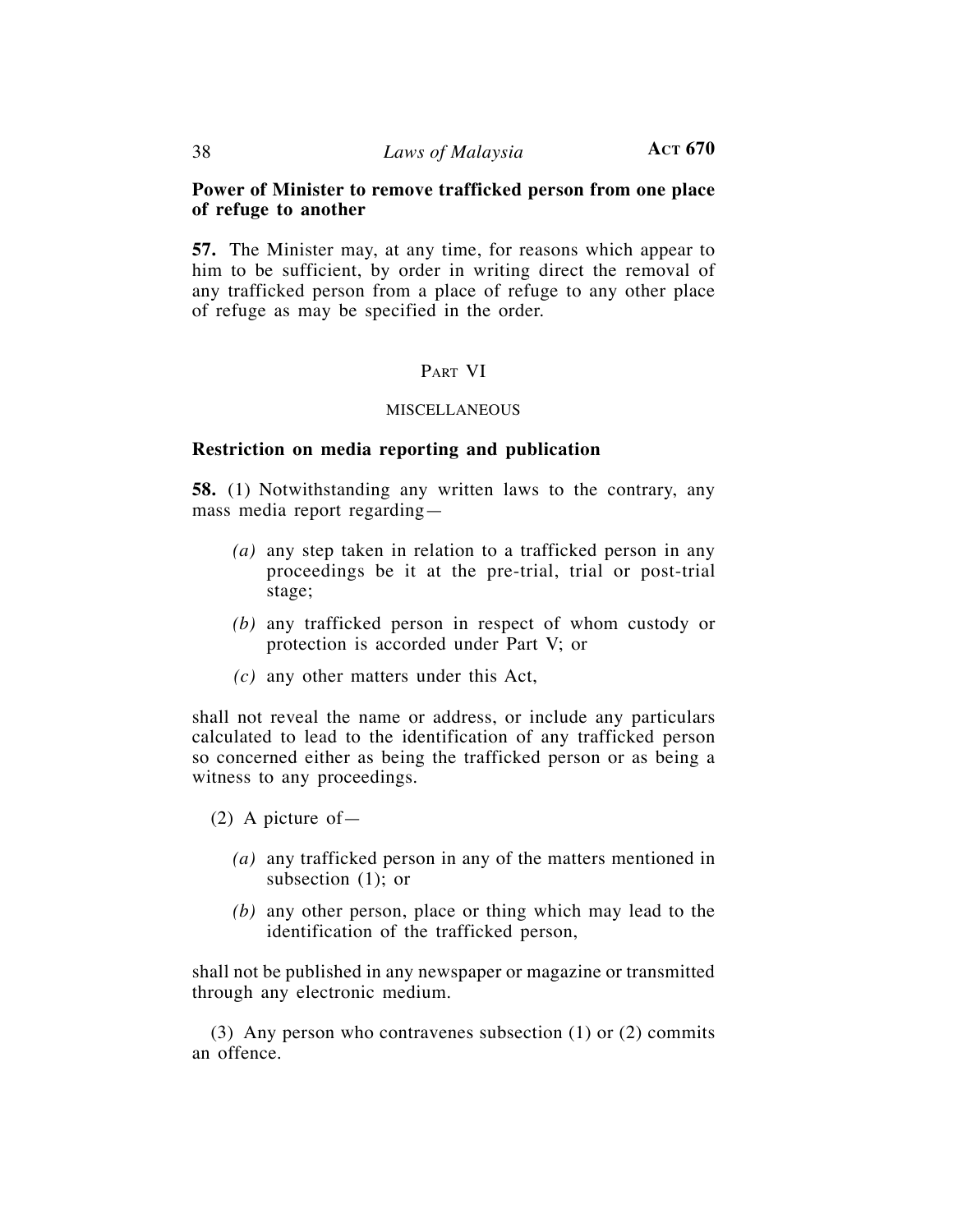#### **Evidence of** *agent provocateur* **admissible**

**59.** (1) Notwithstanding any law or rule of law to the contrary, in any proceedings against any person for an offence under this Act, no *agent provocateur* shall be presumed to be unworthy of credit by reason only of his having attempted to commit or to abet, or having abetted or having been engaged in a criminal conspiracy to commit, such offence if the main purpose of such attempt, abetment or engagement was to secure evidence against such person.

(2) Notwithstanding any law or rule of law to the contrary, a conviction for any offence under this Act solely on the uncorroborated evidence of any *agent provocateur* shall not be illegal and no such conviction shall be set aside merely because the court which tried the case has failed to refer in the grounds of its judgment to the need to warn itself against the danger of convicting on such evidence.

#### **Admissibility of documentary evidence**

**60.** Where any enforcement officer has obtained any document or other evidence in exercise of his powers under this Act, such document or copy of the document or other evidence, as the case may be, shall be admissible in evidence in any proceedings under this Act, notwithstanding anything to the contrary in any written laws.

#### **Admissibility of translation of documents**

**61.** (1) Where any document which is to be used in any proceeding against any person for an offence under this Act is in a language other than the national language or English language, a translation of such document into the national language or English language shall be admissible in evidence where the translation is accompanied by a certificate of the person who translated the document setting out that it is an accurate, faithful and true translation and the translation had been done by such person at the instance of any enforcement officer.

(2) Subsection (1) shall apply to a document which is translated, regardless of whether the document was made in or outside Malaysia, or whether the translation was done in or outside Malaysia, or whether possession of such document was obtained by any enforcement officer in or outside Malaysia.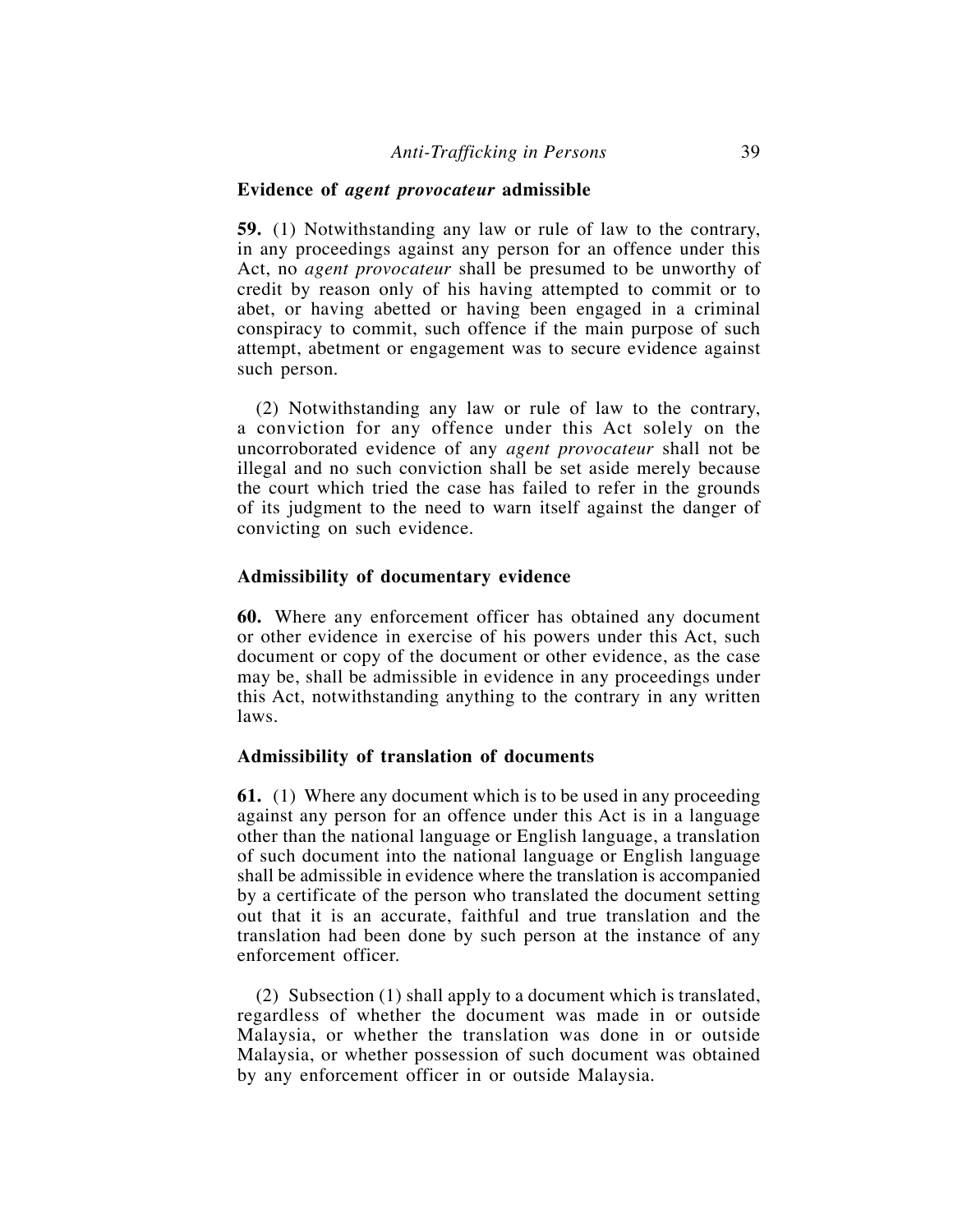## **Indemnity**

**62.** No action, suit, prosecution or other proceedings shall lie or be brought, instituted, or maintained in any court or before any other authority against—

- *(a)* any enforcement officer;
- *(b)* any Protection Officer; or
- *(c)* any person lawfully acting in compliance with any direction or order of an enforcement officer or a Protection Officer,

for or on account of, or in respect of, any act done or statement made or omitted to be done or made, or purporting to be done or made or omitted to be done or made, in pursuance of or in execution of, or intended pursuance of or execution of, this Act or any order in writing, direction or other thing issued under this Act if such act or statement was done or made, or was omitted to be done or made, in good faith.

## **General penalty**

**63.** Any person who commits an offence under this Act for which no penalty is expressly provided shall, on conviction, be liable to a fine not exceeding one hundred and fifty thousand ringgit or to imprisonment for a term not exceeding three years or to both.

## **Offence by body corporate**

**64.** Where any offence against any provision of this Act has been committed by a body corporate, any person who at the time of the commission of the offence was a director, manager, secretary or other similar officer of the body corporate, or was purporting to act in any such capacity, or was in any manner responsible for the management of any of the affairs of such body corporate, or was assisting in such management, shall also be guilty of that offence unless he proves that the offence was committed without his knowledge, consent or connivance, and that he exercised all such diligence to prevent the commission of the offence as he ought to have exercised, having regard to the nature of his functions in that capacity and to all the circumstances.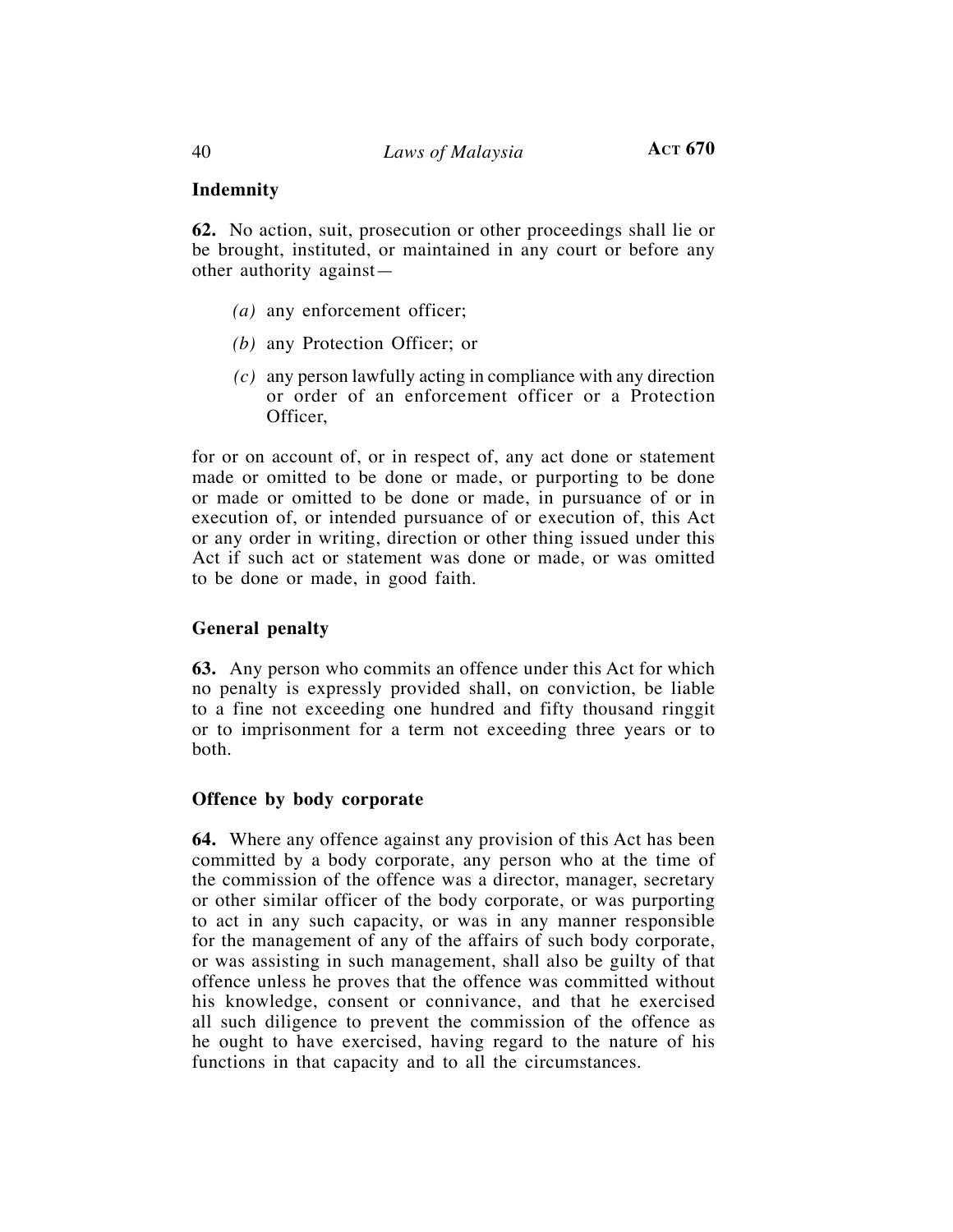## **Offence by employee or agent**

**65.** Where any person would be liable under this Act to any punishment or penalty for any act, omission, neglect or default, such person shall be liable to the same punishment or penalty for every such act, omission, neglect or default of any employee or agent of his or of the employee of such agent, if such act, omission, neglect or default was committed by the person's employee in the course of his employment, or by the agent when acting on behalf of the person, or by the employee of such agent in the course of his employment by such agent, or otherwise on behalf of the agent.

## **Regulations**

**66.** (1) The Minister may make such regulations as are necessary or expedient to give full effect to, or for carrying out, the provisions of this Act.

(2) Without prejudice to the generality of subsection (1), regulations may be made—

- *(a)* to prescribe the functions or any other matters in relation to the Council;
- *(b)* to provide for an offence, any act or omission which contravenes any provision of any regulations;
- *(c)* to provide for the imposition of penalties for such offences;
- *(d)* to prescribe measures for the care and protection of trafficked persons at the place of refuge;
- *(e)* to prescribe for the powers and functions of a Protection Officer;
- *(f)* to regulate the management, administration and control of place of refuge, including provisions for the powers, duties and functions of the person in charge of place of refuge;
- *(g)* to provide for any matter which, under this Act, is required or permitted to be prescribed or which is necessary or expedient to be prescribed.